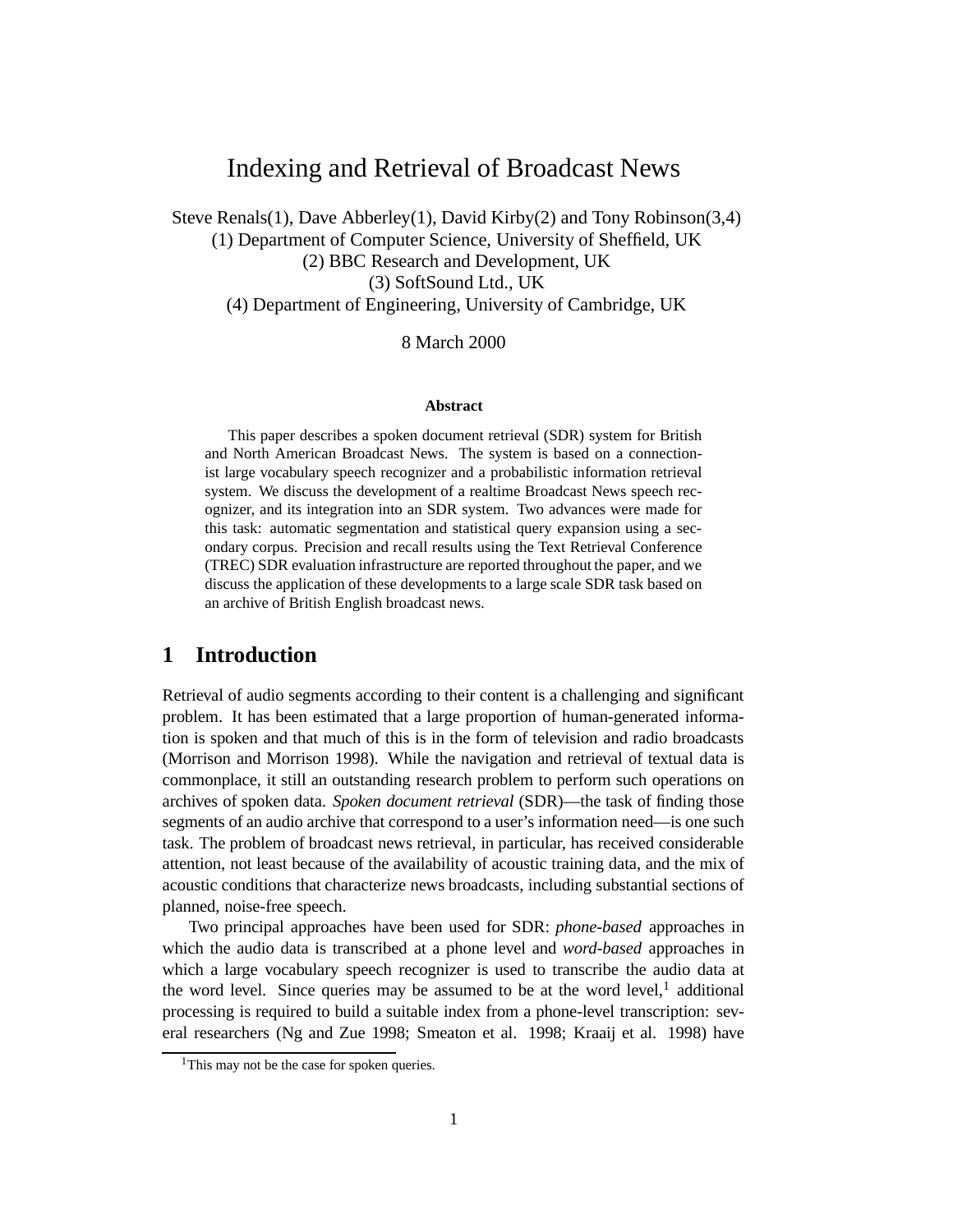used phone-level n-grams; a more elaborate adaptive scheme was employed by Wechsler et al. (1998). Phone-level transcription usually has a high error rate—even on databases such as TIMIT, state-of-the-art recognizers return phone error rates of over 25% (Robinson 1994). To make phone-level approaches more robust, algorithms to scan phone lattices for keywords have been developed (James and Young 1994; Foote et al. 1997; Ferrieux and Peillon 1999). Such lattice approaches are more suitable for applications with a fixed query (eg, filtering or routing), as each new query word demands that the entire archive of phone lattices is scanned—an operation which scales linearly with archive size.<sup>2</sup>

The word-based approach to SDR, using a large vocabulary speech recognizer, was first applied by the Informedia group at Carnegie Mellon University (Hauptmann and Witbrock 1997), and has been adopted by several groups since then (Abberley et al. 1998; Allan et al. 1998; Johnson et al. 1999; Singhal and Pereira 1999), particularly in the framework of the TREC (Text Retrieval Conference) $3$  SDR evaluations (Garofolo et al. 1999). These approaches—and the one described in this paper—all use a similar methodology. A large vocabulary speech recognizer is used to provide a word-level transcription; the transcribed audio segment is then treated as a text document by an information retrieval (IR) system.

The advantages of the word-based approach are clear. IR is more robust when applied to words compared with phone n-grams, particular at the high error rates observed when recognizing broadcast data (although explicit modelling of phone recognition errors has been investigated by Wechsler et al. (1998) and Ng and Zobel (1998)). Furthermore, word-level recognition enables the constraints of the pronunciation dictionary and language model to be applied. Two possible disadvantages of the wordbased approach, compared with the phone-based approach, are an increased computational burden and a closed vocabulary. In section 3 we show that large vocabulary continuous speech recognition of broadcast speech demands around three times the computation compared with phone recognition, and can be achieved in real-time on a modern PC. Most large vocabulary systems used for SDR have a vocabulary of around 60000 words;<sup>4</sup> for English language broadcast news speech, this typically corresponds to an out-of-vocabulary (OOV) rate of 1–3%. Such a level of OOV has not yet presented a significant barrier to SDR (indeed, in the last five TREC "ad hoc" evaluations, only 9 out of 900 query words would have been OOV with respect to 65 532 word vocabulary we use for the North American Broadcast News speech recognizer discussed in this paper. 5

In this paper we discuss some experiments that we have carried out to develop a spoken document retrieval system for British and American English broadcast news, with a target application of developing a system to index the news output of the British Broadcasting Corporation (BBC). This paper summarizes the principal results presented in some earlier conference papers (Abberley et al. 1998; Abberley et al. 1999; Robinson et al. 1999) and includes further work on query expansion algorithms and

 ${}^{2}$ An algorithm that lessens this computational burden was introduced by Dharanipragada and Roukos (1998).

<sup>3</sup>http://trec.nist.gov

<sup>4</sup>Much larger vocabularies have been used (eg, Singhal et al. 1999).

<sup>5</sup>The OOV problem is more substantial in languages with compound words, such as German, where the OOV rate on a similar broadcast speech task is typically 3–4 times higher.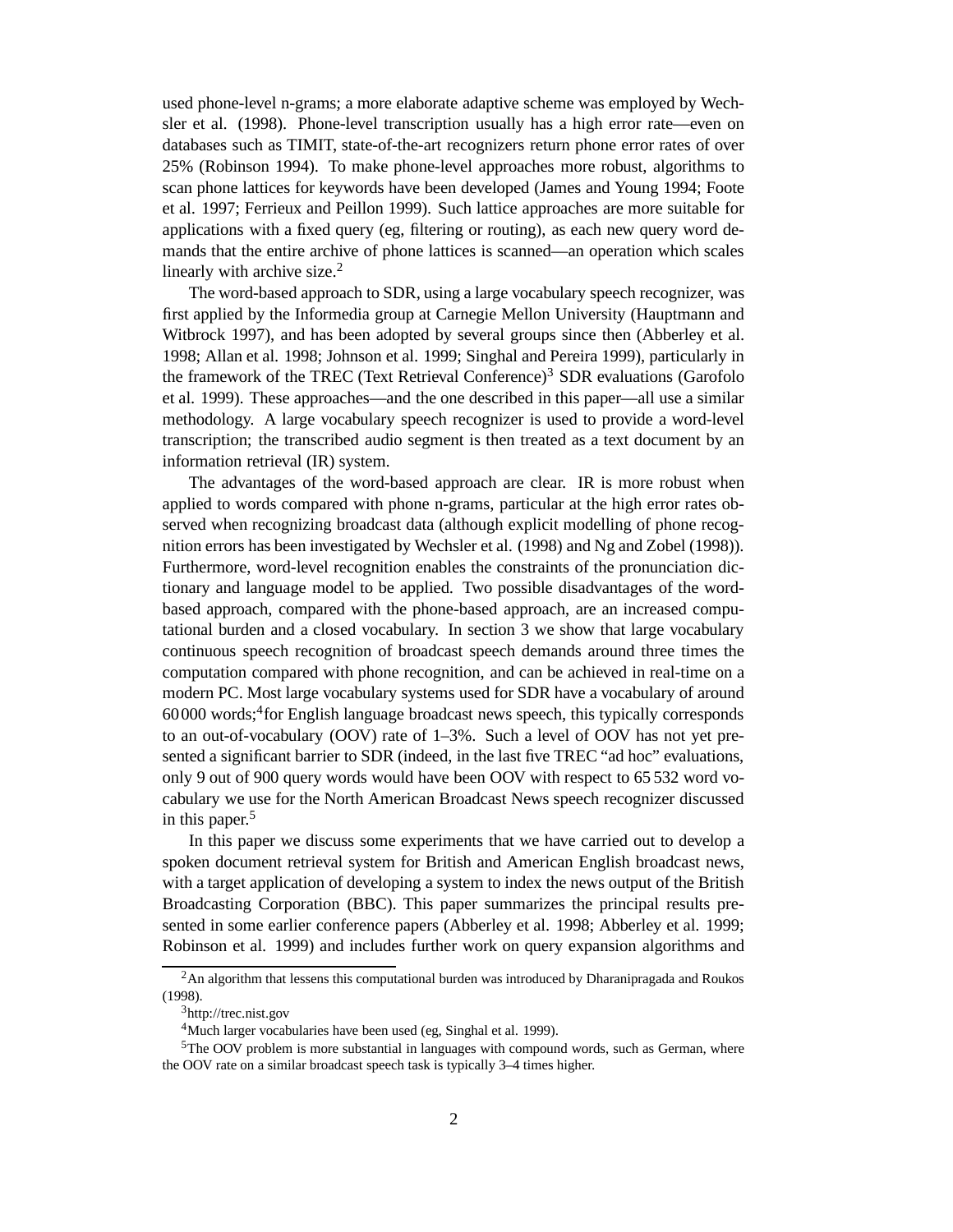automatic segmentation. Our work has focussed on British English, with an archive constructed from around 2.5 hours of BBC news recordings per day. Additionally, we have constructed a North American English system, using the resources gathered for the "Hub-4" broadcast speech recognition evaluations<sup>6</sup> and the TREC SDR evaluations. Access to this evaluation infrastructure has enabled us to evaluate algorithmic developments without having to develop a parallel evaluation framework for British English broadcast news.

The paper is organized as follows. Section 2 outlines the collection of applicationspecific acoustic and textual data for British English broadcast speech. The large vocabulary speech recognition system is described in section 3, with particular reference to the computationally efficient algorithms employed, the models required for British English broadcast news and evaluation of the speech recognition performance. Section 4 describes the basic IR methods that we have used and section 5 describes the evaluation metrics employed. Two advances have been made for the SDR task: section 6 describes the use of automatic segmentation methods and section 7 describes a query expansion methodology. Throughout we report precision and recall results on the TREC-7 SDR evaluation data; section 10 describes the application of all the reported developments to the British English broadcast news retrieval task.

#### **2 Data Collection**

The Hub-4E acoustic and text data, available from the Linguistic Data Consortium<sup>7</sup>, was used to train the North American Broadcast News speech recognition system. A similarly controlled and annotated data resource was not available for British English broadcast speech. To cover a reasonably wide range of conditions, speakers and topics, acoustic and textual data for training the British English version was gathered from a variety of BBC news and current affairs programmes. In total about 50 hours of recorded programmes were transcribed, the majority of which were from television and radio news bulletins but with about 15% from other programmes of a political or financial nature. Transcriptions were carefully checked to ensure they accurately represented the acoustics, as is standard practice. However, we departed from the normal practice of adding fine granularity timing information (eg, at the end of each sentence or speaker turn) as this was particularly labour intensive. The timing of major changes in acoustic condition were noted; otherwise synchronization marks were added every five minutes. We further developed our speech alignment software to take account of the coarse timing information when providing word and phone alignments.

Textual data was acquired from a wider range of sources although still centred on news. Access to the BBC News text database provided material from March 1997 onwards and this was again supplemented with material from related programmes. In total these sources provided about 6.4 million words. Further text data, totalling around 4 million words, was obtained from British English newspaper and newswire sources.

<sup>6</sup>http://www.itl.nist.gov/iaui/894.01/

<sup>7</sup>http://www.ldc.upenn.edu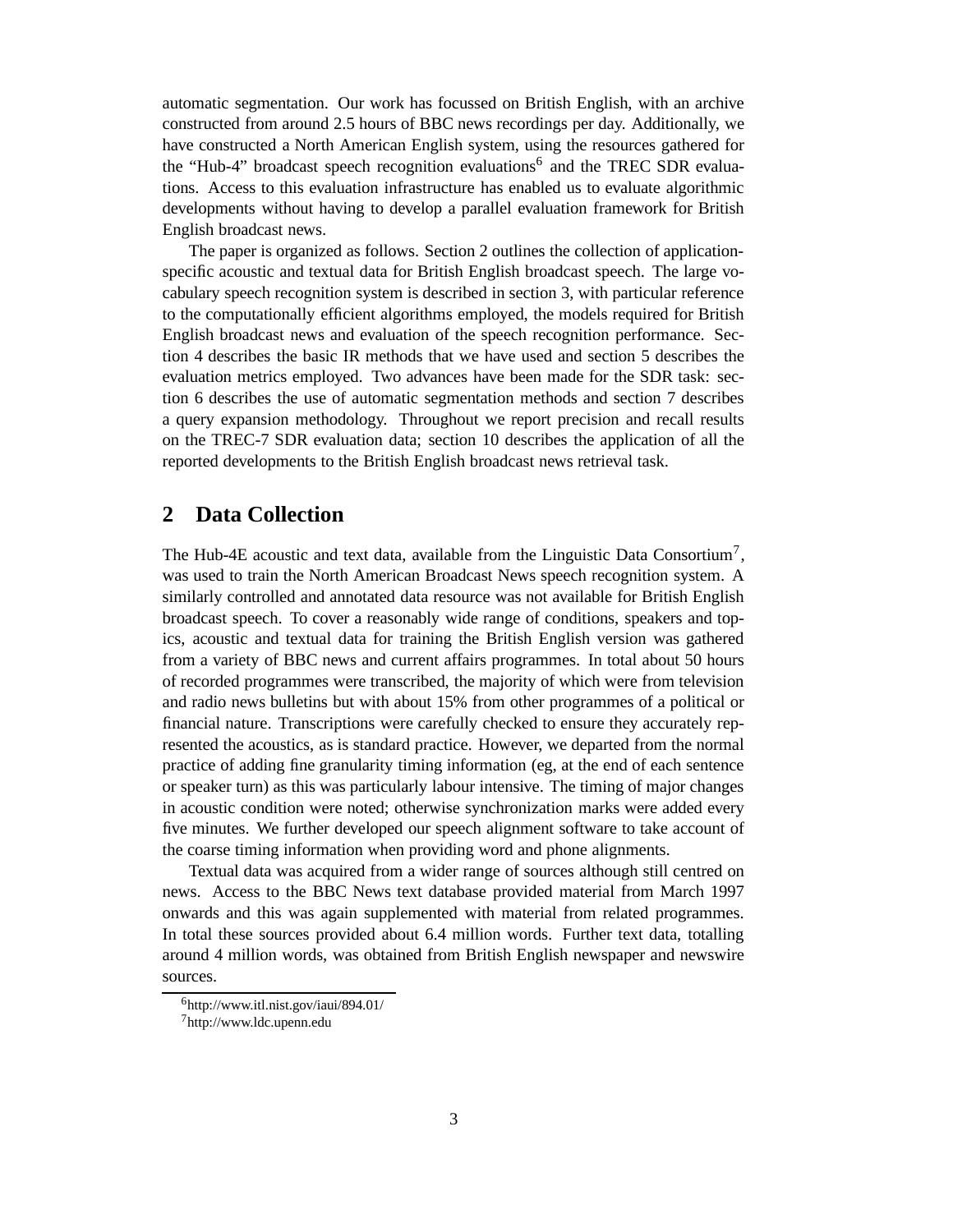#### **3 Broadcast Speech Recognition**

For this application we required a speech recognition system that maximized recognition accuracy while meeting practical constraints on decoding time and smooth integration with the rest of the system. Currently the system decodes and indexes several hours of broadcast news per day; it is easy to envisage applications that need to perform continuous, 24 hours/day, recognition and indexing of broadcast material, perhaps across several channels. Therefore we chose to operate in real-time on commonly available computers (Intel 550 MHz PCs). We have used the ABBOT connectionist speech recognition system (Robinson et al. 1996) using a perceptual linear prediction front end and an acoustic model based on two recurrent networks trained on forwardin-time and backward-in-time data. This acoustic model is relatively simple (only context-independent phone models are used) and results in a fast and efficient system that provides a favourable framework for other developments such as confidence measures and pronunciation learning (Robinson, Cook, Ellis, Fosler-Lussier, Renals, and Williams 2000)

Acoustic and language models for the North American broadcast news system are described by Cook et al. (1999). For the British English system we used the corpus described in section 2, with the addition of 130 million words of Hub-4E text data (largely newswire and newspaper text).

In order to achieve real-time recognition we developed a new search algorithm based on a stack decoder. The essence of this algorithm is the reordering of the computations required to perform Viterbi decoding such that the inner loop is over the time index. We have found that this yields considerable time and memory savings, thus enabling the baseline system to run in real-time on a 550MHz Pentium-III using less than 256 Mb RAM, most of which is used to store the language model. Further details of this search technique can be found in Robinson and Christie (1998) and Robinson, Christie, and Cook (2000). In addition, we perform:

- **Whole show decoding** The efficient memory usage of the time-first decoder allows decoding of hour-long shows and so enables the use of online acoustic normalization as an alternative to the more common segment-based normalization techniques.
- **Cross sentence decoding** In common with most implementations, our language model contains a special symbol, <s>, to indicate a sentence boundary. Giving this symbol an acoustic realization of a short period of silence allows the decoder to hypothesize sentence boundaries, and so fit the desired functionality of multiple sentence decoding.

For this task we have observed that approximately one third of the recognition time is taken up with computing the acoustic features and evaluating the acoustic models, with the remaining two thirds being used for large vocabulary search. The search time for phone recognition is negligible in this context, hence the difference in overall time between performing phone recognition and large vocabulary recognition is a factor of three. Given that real-time operation is feasible, we believe that the benefits of the word and language model constraints and the convenience of indexing the recognition output at the word level far outweigh the disadvantage of slower recognition. The issue of a finite lexicon is discussed in section 9.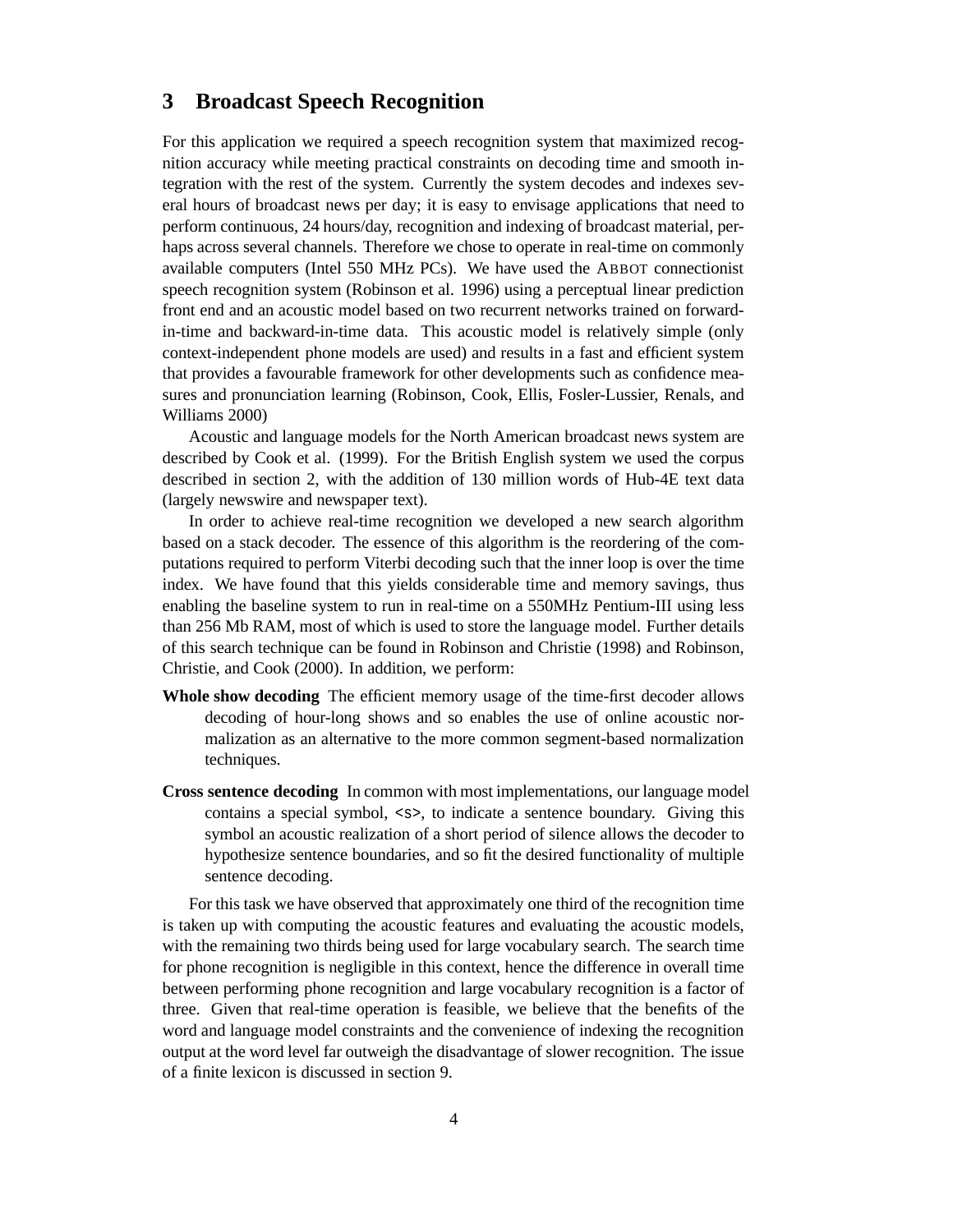| System                      | <b>WER</b> |
|-----------------------------|------------|
| baseline system (real-time) | 29.2%      |
| 7x real-time                | 28.9%      |
| with North American LM      | 30.7%      |
| without cross-sentence      | 29.4%      |

Table 1: Overall word error rates by ASR variation for a three hour evaluation set of British English radio and television news broadcasts. The baseline system corresponds to real time on a 550MHz Pentium-III.

| Show             | Time | Date        | <b>WER</b> |
|------------------|------|-------------|------------|
| BBC <sub>1</sub> | 9pm  | 8 May 1998  | 33.0%      |
| BBC <sub>1</sub> | 6pm  | 1 Feb 1999  | 37.7%      |
| BBC <sub>1</sub> | 1pm  | 9 Feb 1999  | 37.1%      |
| Radio 4          | 6pm  | 10 Feb 1999 | 23.4%      |
| Radio 4          | 6pm  | 11 Feb 1999 | 20.6%      |
| Radio 4          | 6pm  | 16 Feb 1999 | 24.1%      |

Table 2: Word error rates by show. BBC1 is broadcast television news.

Our primary objective is fast, efficient information retrieval. Since speech recognition performance is weakly correlated with this goal, in many cases we are prepared to accept an increase in word error rate (WER) in order to maximize the overall system performance. Table 1 shows the WER of the system evaluated on six half-hour BBC news broadcasts. The baseline system was set up to run in real-time, using the language model described above with cross sentence decoding, and online acoustic normalization instead of segmentation-based normalization. The baseline WER is higher than that reported for North American broadcast news (Cook et al. 1999), in part because we decode complete broadcasts and also because we score against single hypothesis transcriptions with no flexibility for reasonable variants. For comparison, a system was built that ran seven times slower (7x real-time), and the associated WER shows that we make only a few more errors in order to run at the speed we desire. It is not expected that any of these error rate changes would have a significant effect on IR performance.

More interesting is the show-by-show breakdown of the error rate as given in Table 2. Over the shows we have evaluated, radio news is significantly easier to recognize. Figure 1 plots the error rate throughout a show measured using a 15 second rectangular window. The dashed lines mark the story boundaries; note that as new topics are introduced by the newsreader a lowering of WER is often observed. There is a large variation in WER within a topic. This has implications for unsegmented IR and related areas such as audio summarization where a concentration on the sections where the speech recognition system makes fewer errors is desirable.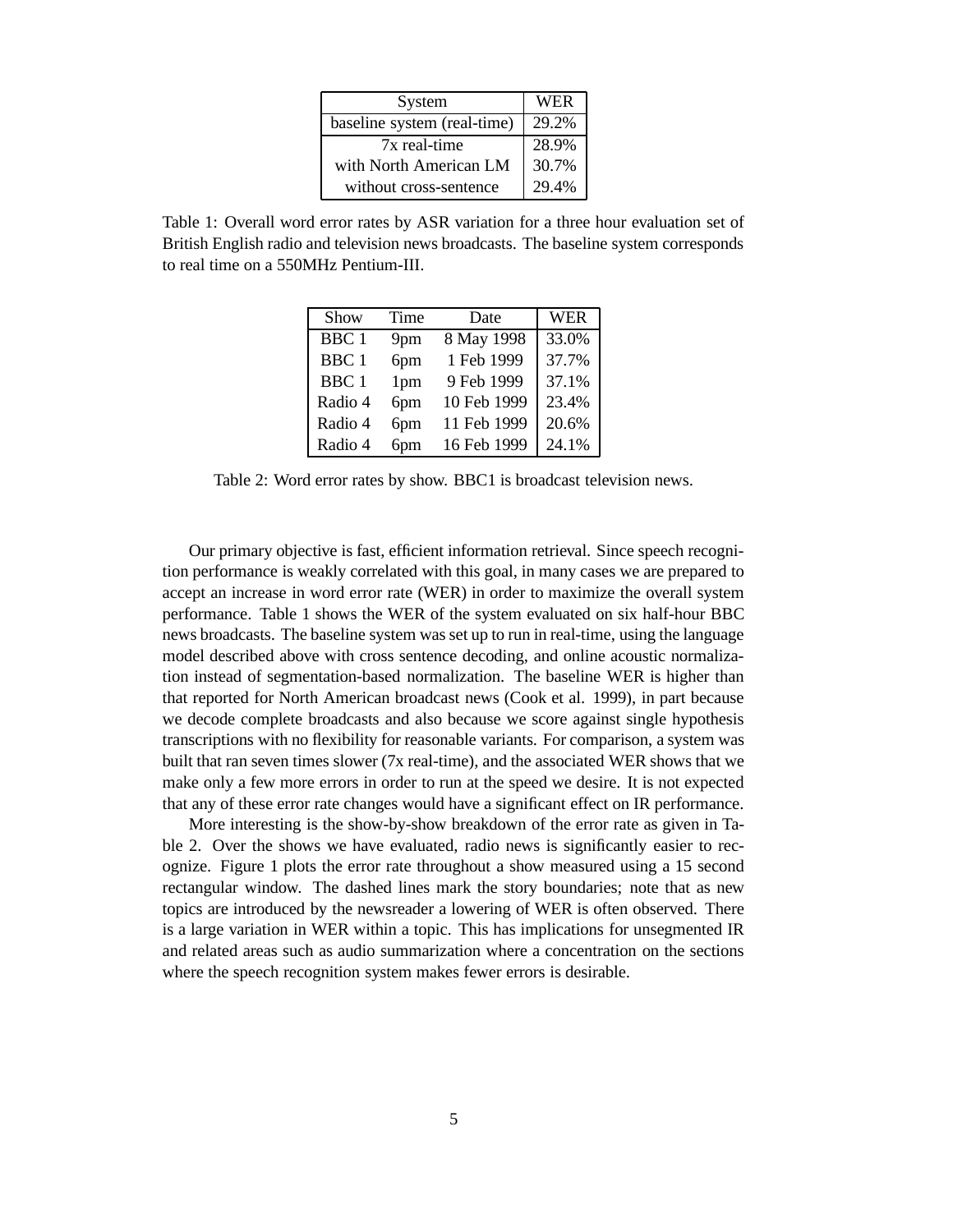

Figure 1: Word error rate over time for Radio 4 News of 10 Feb 1999. Word error rate was computed using a 15s rectangular window; the vertical dotted lines correspond to manually tagged story boundaries.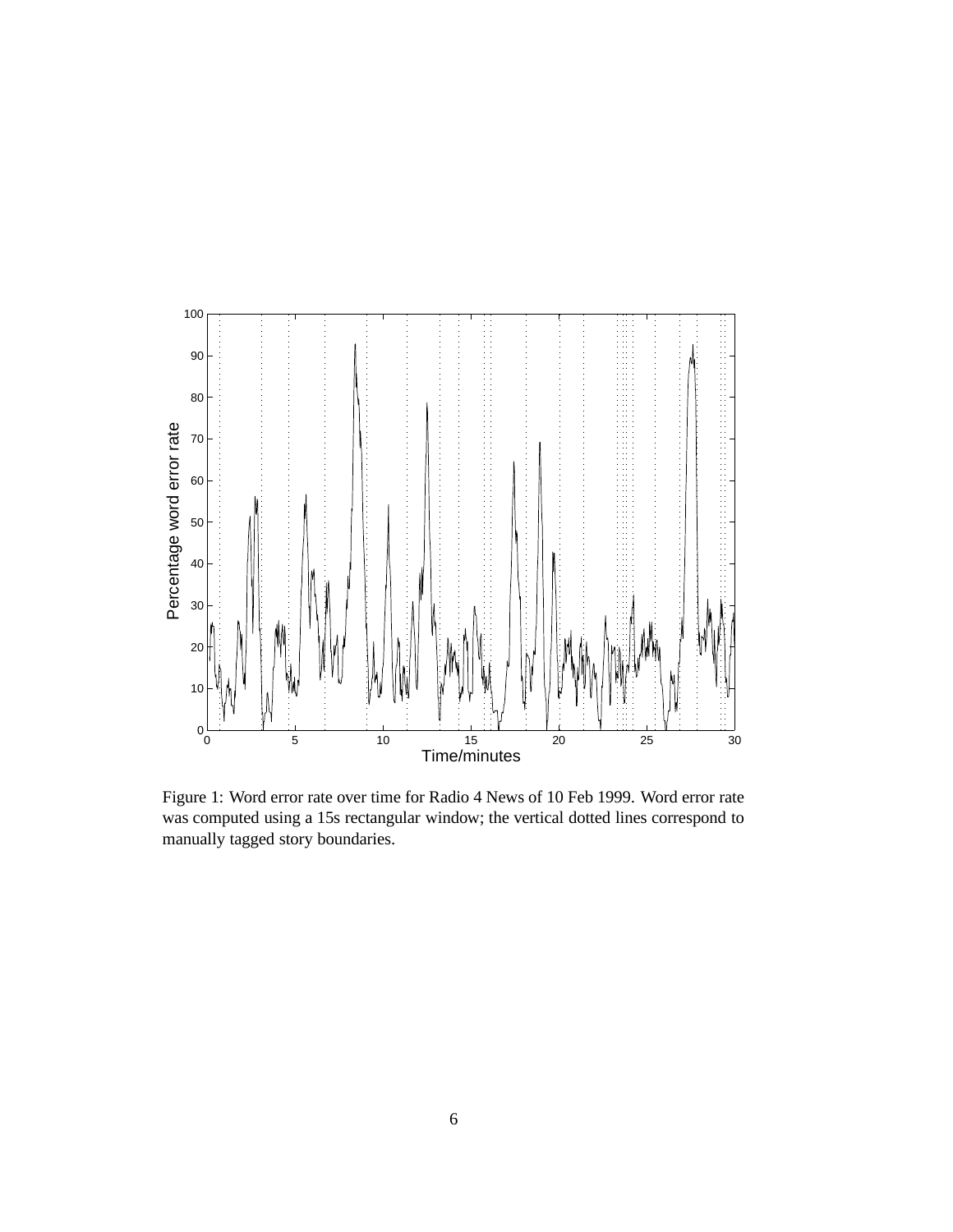#### **4 Information Retrieval**

The principal goal of an IR system is to return those *documents* that are best matched to a user's *query*. Historically, documents have referred to textual objects; however, we view a document more generally, as a "natural" unit for the situation in question. In the case of spoken document retrieval, a document refers to the audio segment for a particular story (obtaining these segments is discussed in section 6). Since a wordbased approach is adopted here, an audio segment may be represented textually, and well investigated methods for IR can be directly applied.

A *ranked* IR system returns documents in order of their relevance to a query. Such a system may be viewed as consisting of three components: text normalization, indexing and matching. Text normalization includes the usual operations of processing any markup and removing punctuation, to result in a stream of words, which is further processed via the operations of *stopping* and *stemming*. Stopping involves deleting those words in the query or document which are viewed as playing no semantic role (van Rijsbergen 1979). Such words include function words and words that commonly prefix queries (eg, "what", "find"). Stemming involves mapping related words to a common root form by automatically stripping off affixes. Although morphological decomposition methods may be used for this operation, consistently good results have been obtained by using simple, rule-based approaches, such as the commonly used Porter stemming algorithm for suffix stripping (Porter 1980). After these operations, we may regard the document as having been processed into a stream of indexing *terms*.

Efficient algorithms and data structures may be used to index a document collection, to enable rapid retrieval of documents containing query words. The key data structure for this operation is an *inverted* or *index* file; computationally efficient compression schemes, such as variable-byte coding of integers, may be used to compress inverted files while still enabling random access (Williams and Zobel 1999).

The operations of text normalization and indexing are essential components of any IR system. Ranked IR systems return a relevance score for each document under consideration with respect to the query. Relevance scores are typically based on a probabilistic model with the assumption that the terms in a document are conditionally independent of each other given the relevance or non-relevance of that document to the query (Robertson and Spärck Jones 1976). Given this independence assumption, a *term-weighting* function which supplies a weight for a term *t* given a document *d* may be defined. Such a function usually involves the within-document *term frequency* and the *collection frequency weight*. The term frequency,  $TF(t, d)$ , is the number of occurences of term *t* in document *d*. The collection frequency weight of term *t*,  $CFW(t)$ , is a measure of the proportion of the collection in which the term appears:

$$
CFW(t) = \log\left(\frac{N}{n(t)}\right),\tag{1}
$$

for a collection of N documents, in which term  $t$  occurs in  $n(t)$  documents. The collection frequency weight is closely related to the inverse document frequency,  $IDF(t)$ . It can be seen to arise when a binomial is used to model term occurance in relevant and non-relevant documents (Croft and Harper 1979); it may also be interpreted as an estimate of the mutual information between a term and the set of documents (Siegler and Witbrock 1999).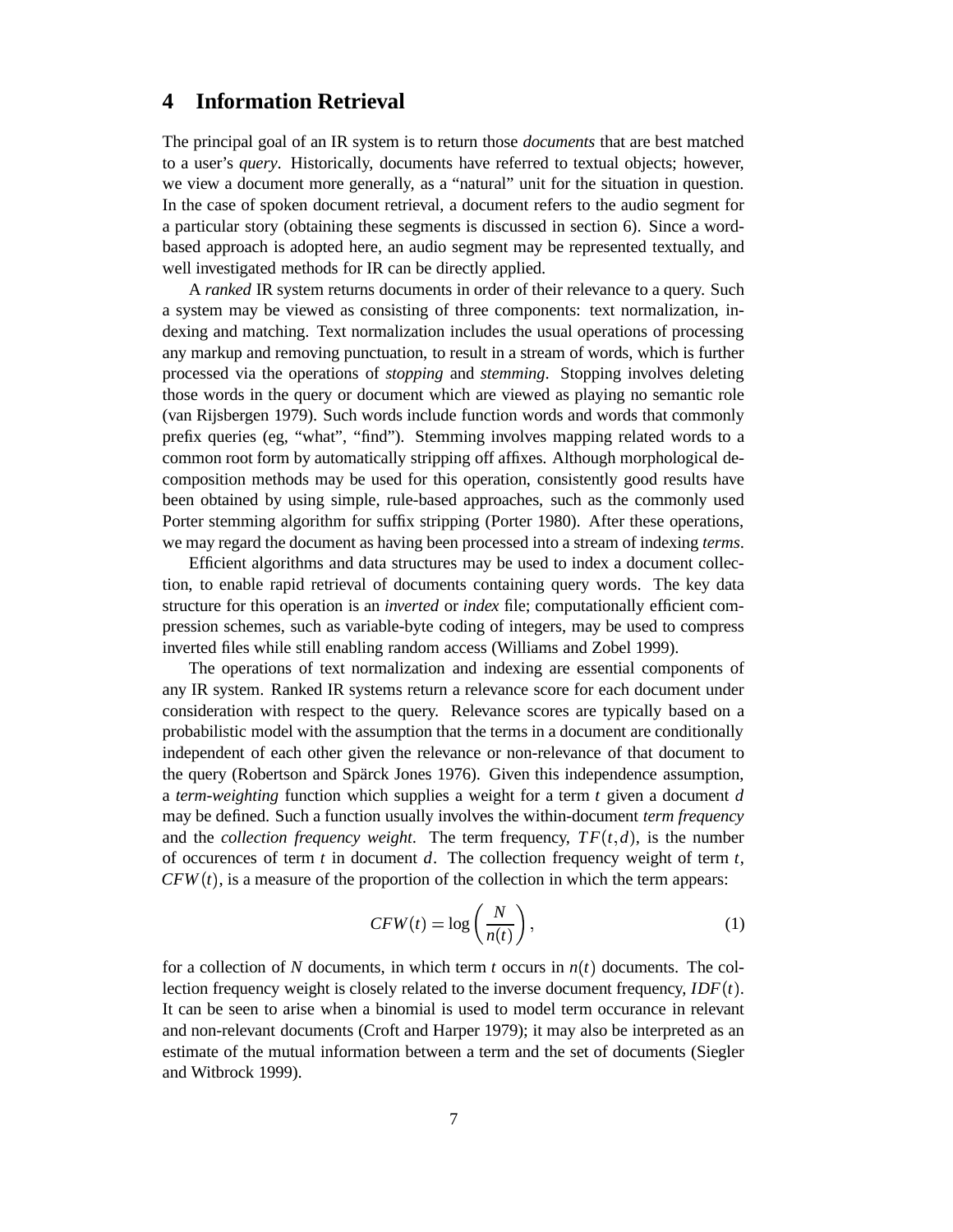The product of the collection frequency weight and the term frequency results in a straightforward term-weighting function, often referred to as  $tf \cdot idf$ . Using some further refinements of the probability model (Robertson and Walker 1994; Spärck Jones et al. 1998), a discounted version of  $tf \cdot idf$ , referred to as the combined weight  $CW(t, d)$ , may be defined:

$$
CW(t,d) = \frac{(K+1) \cdot CFW(t) \cdot TF(t,d)}{K+TF(t,d)}.
$$
\n(2)

*K* may be viewed as a discounting parameter on the term frequency: when *K* is 0, the combined weight reduces to the collection frequency weight; as *K* increases the combined weight asymptotically approaches  $tf \cdot idf$ .

The combined weight (2) may be adjusted to take document length into account (Robertson et al. 1995):

$$
CW(t,d) = \frac{(K+1) \cdot CFW(t) \cdot TF(t,d)}{K((1-b) + b \cdot NDL(d)) + TF(t,d)},
$$
\n(3)

where  $NDL(d)$  is the length of *d* normalized by the mean document length across the collection and *b* is an empirically determined constant that controls the influence of document length  $(0 \leq b \leq 1)$ . When  $b = 0$  document length normalization is not applied; as *b* is increased, the effect of term frequency is reduced (corresponding to an assumption that increased document length is due to repetition). For manually segmented broadcast news transcriptions (and also newswire and newspaper text) an empirically determined value for *b* of around 0.7 is typically used.

The overall weight of a document *d* relative to query  $Q$ ,  $W(Q, d)$ , is computed by summing the combined weights of each term in the query, relative to the document:

$$
W(Q,d) = \sum_{t \in Q} CW(t,d) \tag{4}
$$

### **5 Evaluation**

The objective of a ranked IR system is to order a document collection by the probability of relevance to the query. Evaluation may be carried out in terms of precision and recall, relative to the *relevance assessments* made by the user who submitted the query. A recall-precision curve can be generated, which may be summarized into a single *average precision* value which is approximately the area under this curve. Precision values (at a particular ranking threshold) are straightforward to compute; indeed, an alternative measure of performance is the Precision at  $N$ ,  $Prec(N)$ , which is the precision obtained for the top *N* documents, of which *Nrel* are judged as relevant:

$$
Prec(N) = \frac{N_{rel}}{N}
$$
\n(5)

Recall is less straightforward to estimate than precision, since an exact estimate requires a relevance assessment for each document in the archive, relative to each query. This may be approximated by estimating the set of documents that are potentially relevant; in the TREC evaluations this set is estimated by pooling the outputs of the several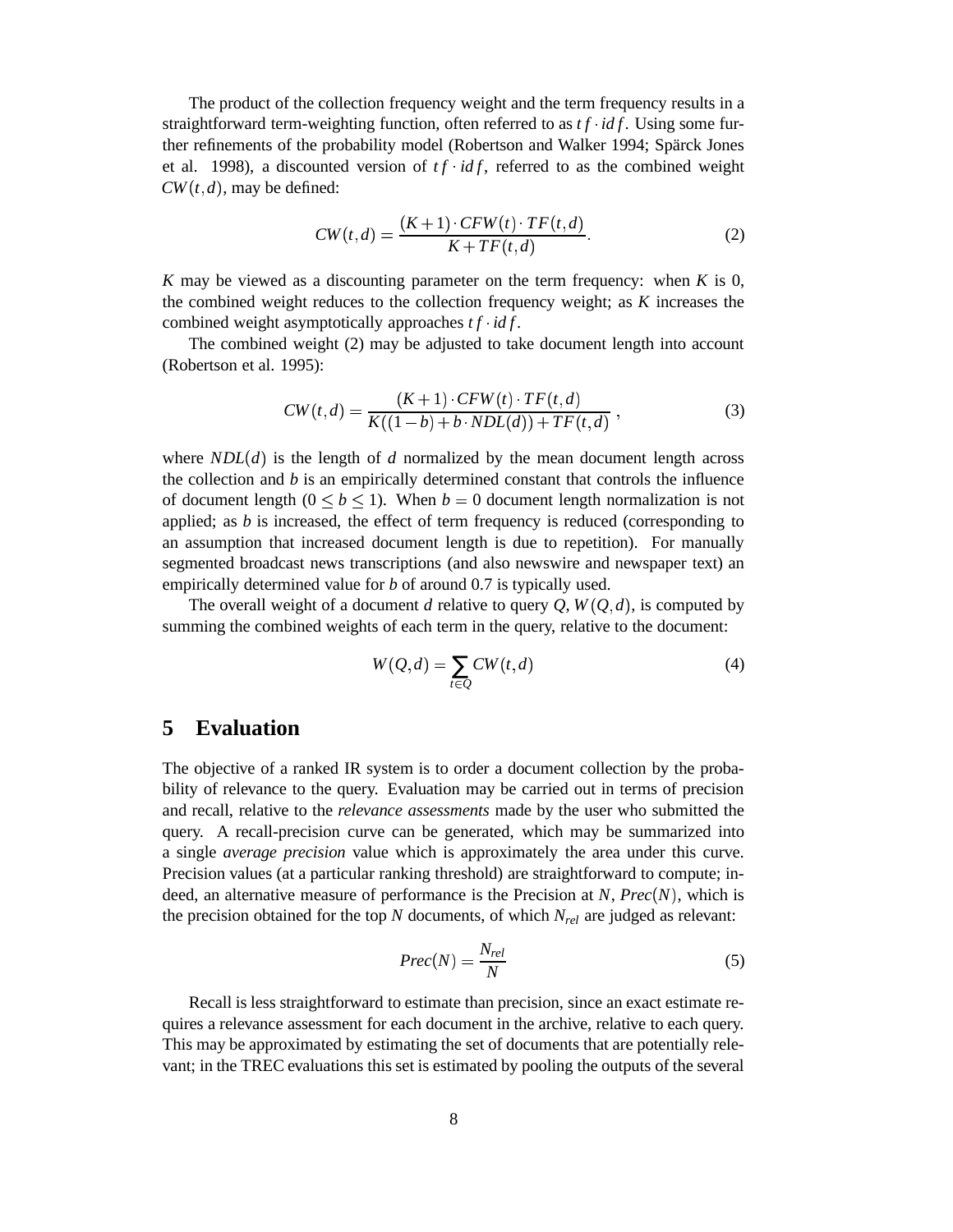independent IR systems that participate in the evaluation (Harman 1996). Despite this approximation, several thousand relevance assessments per query are often required to estimate the recall.

The spoken document retrieval (SDR) track of TREC has established a pooled relevance assessment infrastructure for the indexing and retrieval of broadcast news. We have taken advantage of this, and our principal set of objective evaluations are within the framework of the TREC-7 SDR track (Garofolo et al. 1999). This consisted of an archive 100 hours of North American broadcast news, with a further 100 hours available for acoustic model training. A set of 23 queries, together with relevance assessments is available for this data. $8$  Such an evaluation, which relies on recall measures, would be extremely labour intensive to perform for the BBC data. Hence, our objective evaluations for the British English SDR system use the Precision at *N* measure.

#### **6 Segmentation**

Speech rarely arrives with marked segment boundaries. Although controlled evaluations, such as TREC SDR, have included hand segmentation of news broadcasts into stories, this feature is typically not available for most applications. The corpus we have collected for the BBC application is recorded off air, and some segmentation is necessary to develop an SDR system.

There has been a substantial amount of work in automatically segmenting documents for text retrieval. Callan (1994) and Kaszkiel and Zobel (1997) have investigated so-called *passage* retrieval in which documents are broken down into passages typically using document markup or windows of a fixed number of words. Algorithms that automatically segment documents into semantically separate topics have also been investigated (Hearst 1997; Yamron et al. 1998). The benefits of the passagebased approach include the retrieval of the most relevant portions of longer documents, the avoidance of document-length normalization problems and the possibility of more user-friendly interfaces that return the most relevant portion of a document. It has also been claimed that passage retrieval can improve average precision, since it returns short passages with the highest query word density. The principal problems with passage retrieval are the segmentation algorithm, and also the possibility of a substantial increase in the number of "documents" (ie, passages) in the collection.

The situation for spoken data is somewhat different to that for text. Without some kind of prosodic analysis any kind of "document markup" must be at a much coarser level. Also, the average topic length may be much shorter in broadcast news, compared with many text documents.

To enable the objective evaluation of different automatic segmentations, we have used the TREC-7 SDR corpus since relevance judgments are available. As this is a segmented corpus, some adaptations were necessary to enable automatic segmentation experiments. To simulate the unsegmented condition all segmented stories were abutted and segment boundaries removed. This has the side effect of removing the "gaps"

<sup>&</sup>lt;sup>8</sup>This is a small archive with a small set of assessed queries. Larger scale SDR experiments would, of course, be desirable. However, at the time of writing this dataset represented the largest scale SDR evaluation data available.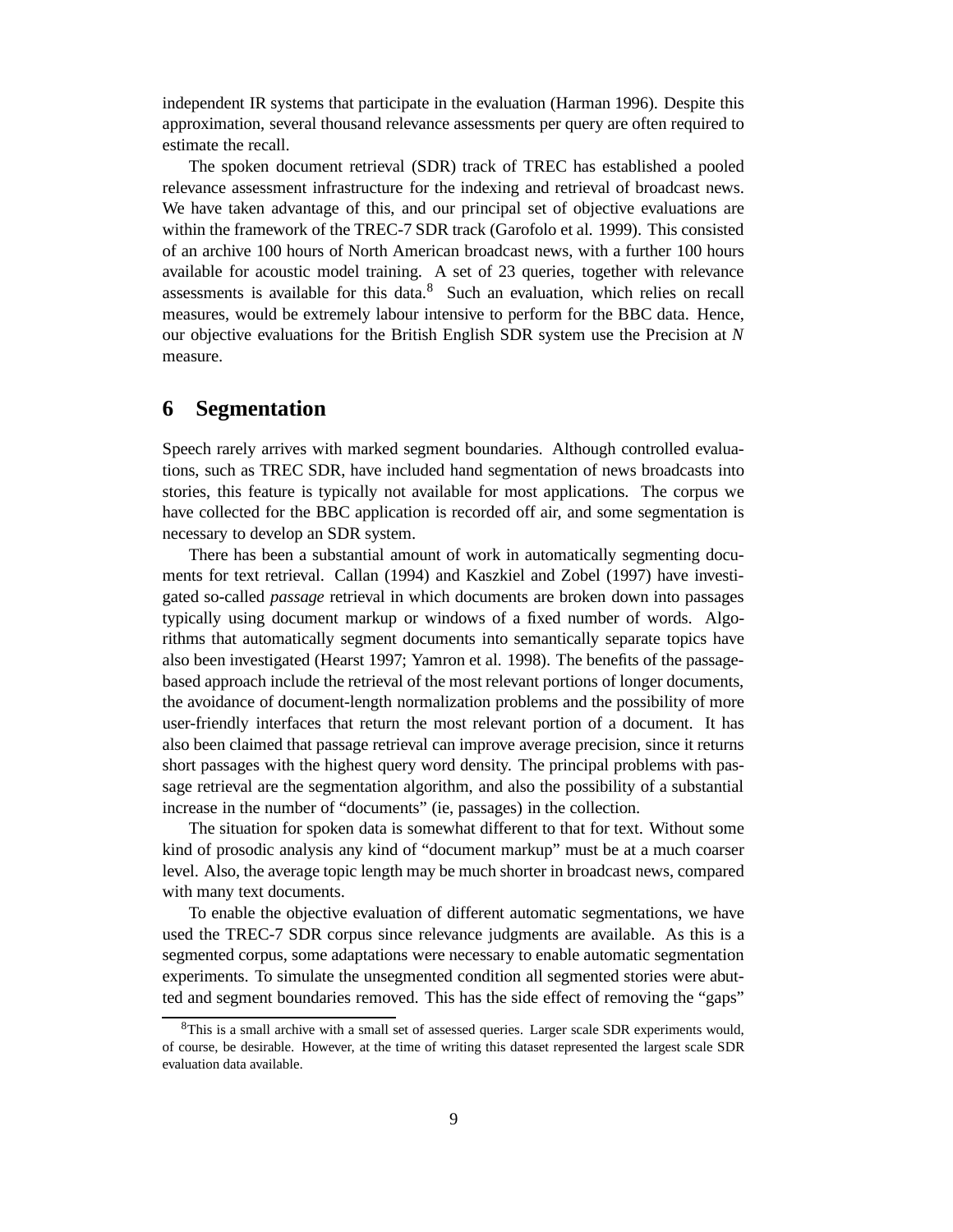due to unrecognized material such as adverts and sports news. Automatically segmented documents may be characterized by a time index (eg, the segment mid-point); to enable the TREC relevance judgments to be used, these time indexes are converted to the original document IDs at evaluation time.

We have investigated two straightforward approaches to automatic segmentation using windows based on time and number of words. In both cases we have used rectangular windows, of varying lengths and varying degrees of overlap. Initial experiments were carried out using the TREC-7 SDR system, without query expansion. In this case, our standard hand-segmented system resulted in an average precision of 0.4062. Figure 2 shows the average precision for varying window lengths and overlaps, using rectangular windows based on fixed time intervals (top) and fixed word lengths (bottom). The maximum average precision for both systems is similar, 0.3720 and 0.3757 respectively. This occurs with a relatively short window length (30s and 80 words respectively) and with an overlap of around 50%. The dependence of average precision on window length and overlap seems much smoother for the time-based window.

A side-effect of the automatic segmentation scheme is that adjacent overlapping segments that are part of the same story are likely to produce similar scores. Consequently, the list of retrieved documents will contain many segments from the same news item. To reduce this duplication problem, any overlapping segments occurring in the list of retrieved stories may be combined into a rescored composite story. The problem of how to rescore the combined documents has been investigated experimentally. Several schemes were tried including using the maximum score from the set of documents to be combined, reestimating equation (2) for the combined document (updating CFW, but not accounting for the overlap between adjacent documents), and other, more ad-hoc, methods. The best performing rescoring formula proved to be:

$$
W_{\text{DERB}}(Q, D) = \frac{\sum_{s \in D} W(Q, s)}{1 + (S - 1) \frac{\text{segskip}}{\text{seglen}}}
$$
(6)

where  $W_{\text{DERB}}(Q, D)$  is the retrieval score for combined document *D* (made up of *S* segment documents *s*) with respect to query *Q*. *seglen* and *segskip* are the segment window length and segment skip respectively. This formula has the effect of boosting the score of a combined document relative to that of a stand-alone document. It does not require term frequency information to obtain the new score, and hence can be implemented by post-processing the raw retrieval output.<sup>9</sup>

#### **7 Query Expansion Algorithms**

If a relevant document does not contain any of the query terms, then the overall query/document weight (computed using  $(2)$  or  $(3)$ ) will be 0, and the document will not be retrieved. This can be a particular problem in spoken document retrieval, owing to the existence of recognition errors and OOV query words. *Query expansion* (QE) addresses this problem by adding to the query extra terms with a similar meaning or some other statistical relation to the set of relevant documents.

<sup>9</sup>Later experiments have indicated that using the maximum score from the set of documents to be combined produced a more consistent improvement in average precision.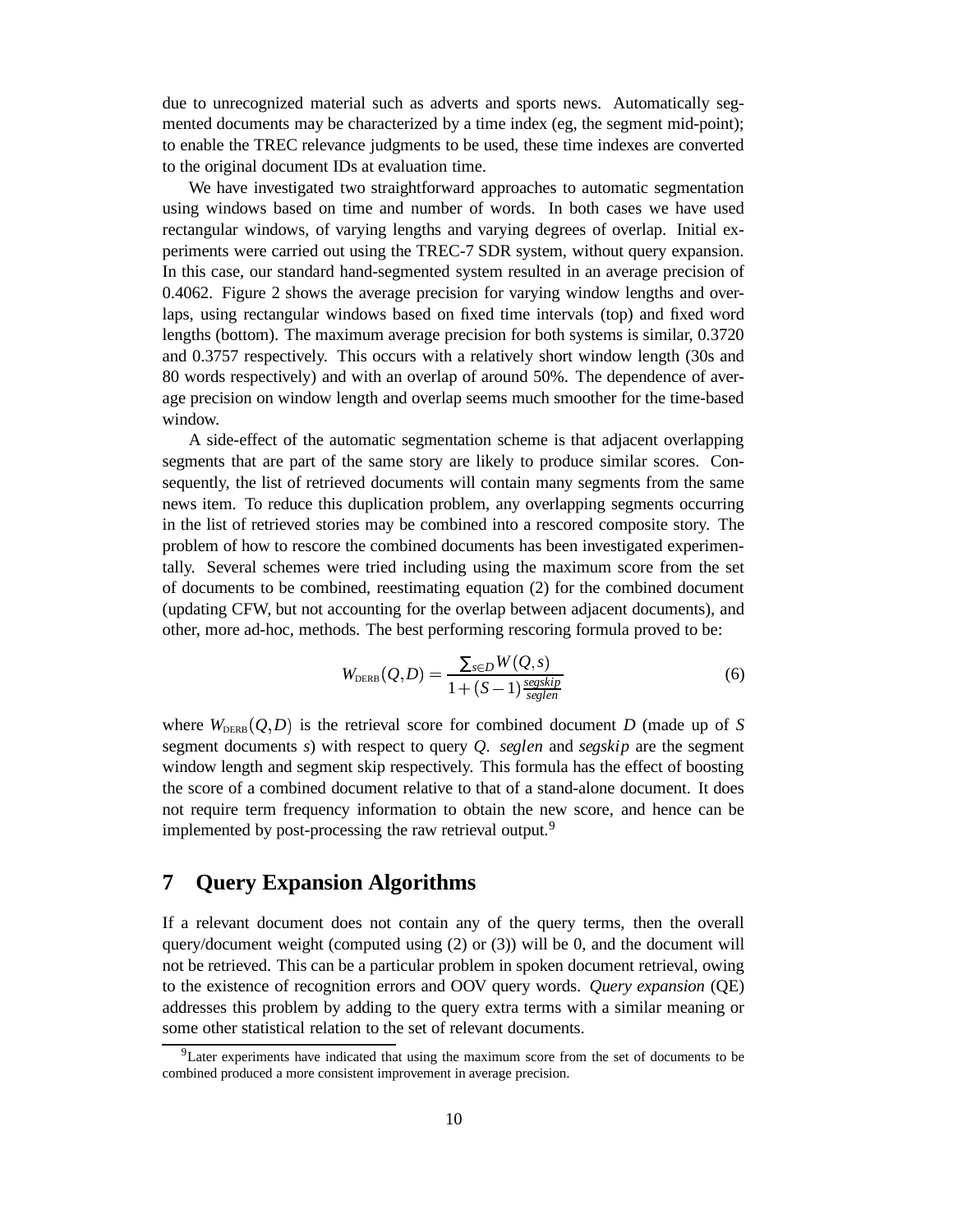

Figure 2: Effect on average precision of fixed, overlapping window automatic segmentation by time (top) and words (bottom).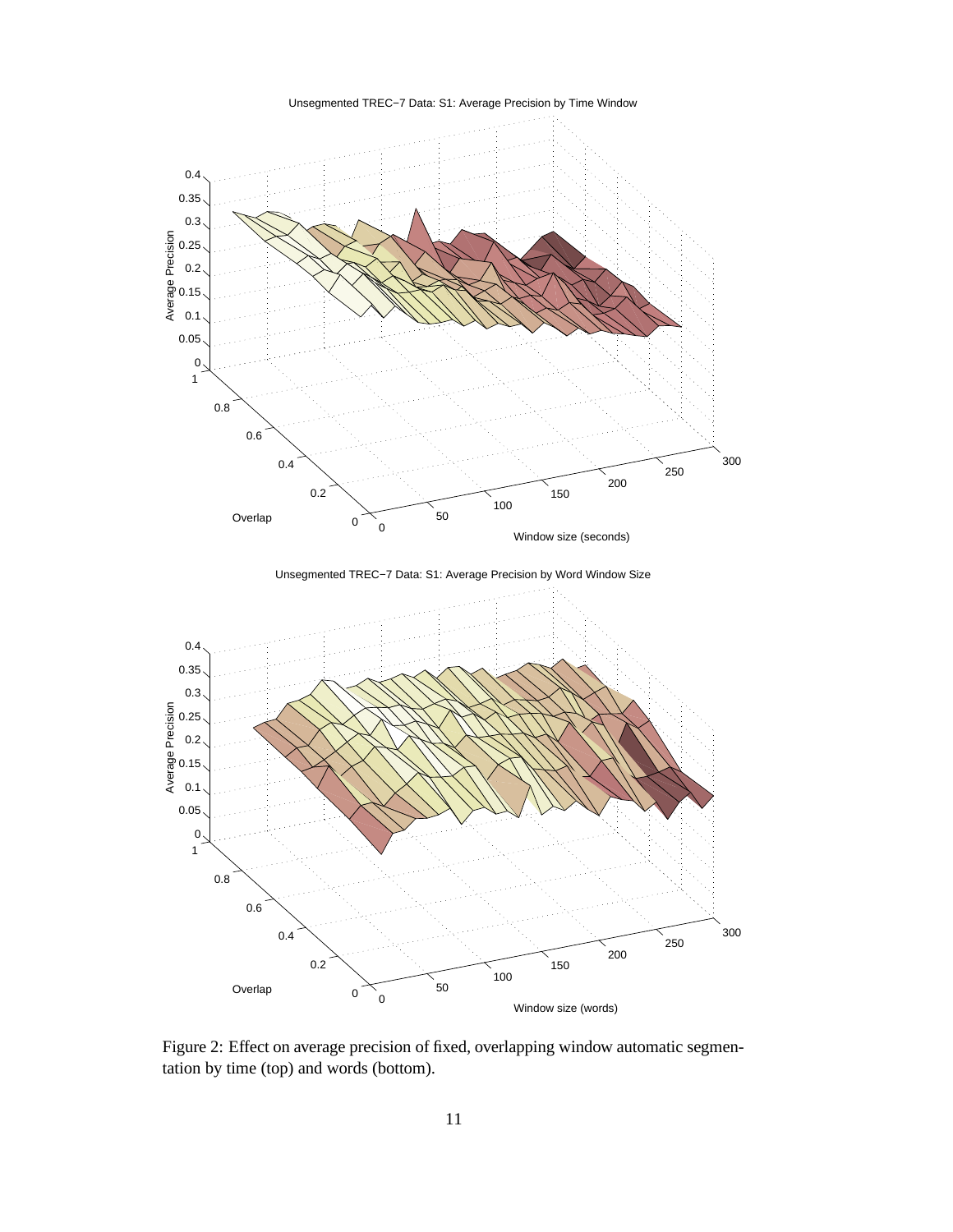If words are added to a query using relevant documents retrieved from a database of automatically transcribed audio, then there is the danger that the query expansion may include recognition errors (Allan et al. 1998). One way to avoid this problem is through the use of a secondary corpus of documents from a similar domain that does not contain recognition errors. For a broadcast news application, a suitable choice for such a corpus is contemporaneous newswire or newspaper text. A query expansion algorithm may then operate on the relevant documents retrieved from the secondary corpus. As a complement to query expansion, a related approach uses similar techniques to expand the indexed documents, and has been successfully applied to spoken document retrieval (Singhal and Pereira 1999).

Robertson and Spärck Jones (1976) outlined how a query may be modified within the probabilistic model for IR that assumes term independence, given the presence of information about the relevance of documents to the query. This process is referred to as *relevance feedback*. In the purely automatic case, in which no relevance judgments are available, it is possible to approximate relevance feedback by assuming that the top *R* documents are relevant to the query (Croft and Harper 1979). This approach is termed blind, or pseudo, relevance feedback. Using this model, a term *e* from outside the query that appears in the top  $R$  documents may be ranked using a query expansion weight—sometimes called the *offer weight* (Robertson 1990)— $QEW_{RSJ}(e)$ :

$$
RW(e) = \log \frac{(n_R(e) + 0.5)((N - n(e)) - (R - n_R(e)) + 0.5)}{(n(e) - n_R(e) + 0.5)(R - n_R(e) + 0.5)}
$$
(7)

$$
QEW_{RSJ}(e) = n_R(e)RW(e) \tag{8}
$$

 $RW(e)$  is referred to as the *relevance* weight of term *e*,  $n_R(e)$  is the number of documents in the relevance set of *R* documents containing term  $e^{10}$  and  $n(e)$  is the number of documents in the whole collection containing *e*. The relevance weight is obtained from the same binomial independence model from which the collection frequency weight (1) was derived, by considering the ratio of relevant and non-relevant documents containing a term.

As well as using (8) to rank potential query expansion terms, (7) may be used to replace the collection frequency weight  $CFW(e)$  in (2) or (3).<sup>11</sup> This may not be robust in the case of blind feedback: alternatively no additional weighting need be applied, or a weighting related to the rank of expansion terms (eg, 1 *rank*) may be used.

An alternative approach to query expansion is based on term co-occurrence. Although this is outside the realm of the term independence model, QE algorithms using some notion of term correlation have been proposed. We have investigated a simplified version of the *local context analysis* (LCA) algorithm introduced by Xu and Croft (1996), referred to as LCA<sup>\*</sup>. The query expansion weight  $QEW_{LCA}$ <sup>\*</sup>( $Q,e$ ) for a potential expansion term *e* and a query *Q*, across a set of *R* (pseudo) relevant documents is defined as:

$$
QEW_{LCA^*}(Q,e) = CFW(e) \sum_{t \in Q} CFW(t) \sum_{i=1}^R TF(e,d_i) \cdot TF(t,d_i). \tag{9}
$$

<sup>&</sup>lt;sup>10</sup>The  $n_R(e) + 0.5$  terms may be justified as a Jeffreys-Perks interpolation between the maximum likelihood estimate and the uniform (Laplace) prior, or as resulting from an expected likelihood estimate.

<sup>&</sup>lt;sup>11</sup>If relevance information is not used (ie,  $R = n_R(e) = 0$ ), and  $N >> n(e)$ , then  $RW(e) \sim CFW(e)$ .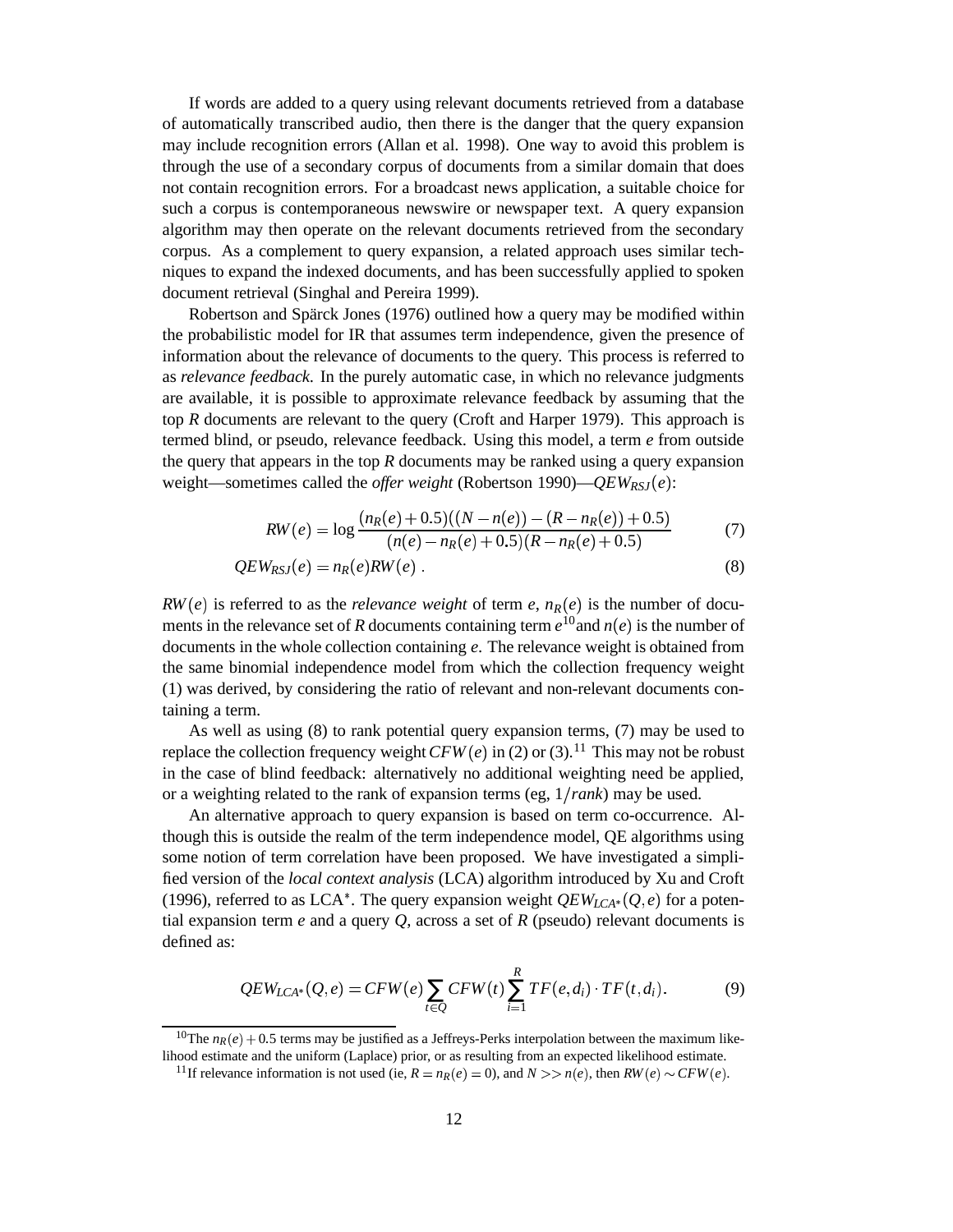This approach is based on the product of term frequencies weighted by the product of collection frequency weights. The original LCA formulation of Xu and Croft (1996) differed in that the term frequency correlation and the CFW of the proposed expansion term *e* are logarithmically compressed compared with the CFW of the original query terms *t*:

$$
QEW_{LCA}(Q,e) = \sum_{t \in Q} \log \left( \frac{\log(\sum_{i=1}^{R} TF(e,d_i) \cdot TF(t,d_i)) \cdot CFW(e)}{\log(nr)} + \delta \right) \cdot CFW(t).
$$
\n(10)

δ is a small offset (typically 0.1) introduced by Xu and Croft to avoid a zero argument to the log function.

Local context analysis does not consider distractor (non-relevant, but retrieved) documents. A discriminative term may be included by computing a similar  $LCA^*$ weight over a set of distractor documents, combining with (9) using a method such as the Rocchio formula (reviewed by Harman (1992)). Experiments have indicated that adding such a discriminative term has a negligible effect. The  $LCA^*$  query expansion weight (9) is used for ranking potential expansion terms only. Additional weighting can take the form of scaling the combined weights of expansion terms by 1 *rank*.

#### **8 Query Expansion Experiments**

Query expansion experiments were performed using a secondary corpus of newspaper text (Washington Post and Los Angeles Times) contemporaneous with the Broadcast News data. This collection consisted of 22471 manually segmented stories, a total of about 15 0 million words. After some development work, all experiments added a maximum of 15 expansion terms.

An initial experiment compared the effect of automatic and manual segmentation of the secondary corpus used for query expansion. The automatic segmentation used a window of 80 words, with a 50% overlap. In the case of the manually segmented secondary corpus, we assumed the top 10 documents were relevant (ie,  $R = 10$ ); for the automatic segmentation we assumed  $R = 50$ . In both cases we also applied the constraint that assumed relevant documents must have a combined weight of at least  $0.75\times$  that of the top ranked document. This experiment used the reference transcrip-- tions of the broadcast news archive (R1), using the combined weight given by (3) for the manually segmented and (2) for the automatically segmented case with fixed document length. The basic RSJ algorithm  $(8)$  and the LCA<sup>\*</sup> algorithm  $(9)$  were used to rank expansion terms, which were weighted by 1 *rank* in both cases.

Table 3 shows the results of the experiment comparing manual and automatic segmentation. These results indicate that there is no difference between manually and automatically segmenting the secondary corpus when using the RSJ algorithm, and that manual segmentation is slightly better when using the  $LCA^*$  algorithm. Although the automatic segmentation results in a better precision at 5 documents, the precisions at 10 and 30 documents are better for manual segmentation, when using LCA expansion, and not worse when using RSJ expansion. Since the manually segmented newswire corpus results in about 15 times fewer documents, that approach is preferred, and used for the remaining experiments in this section. The results in table 3 are the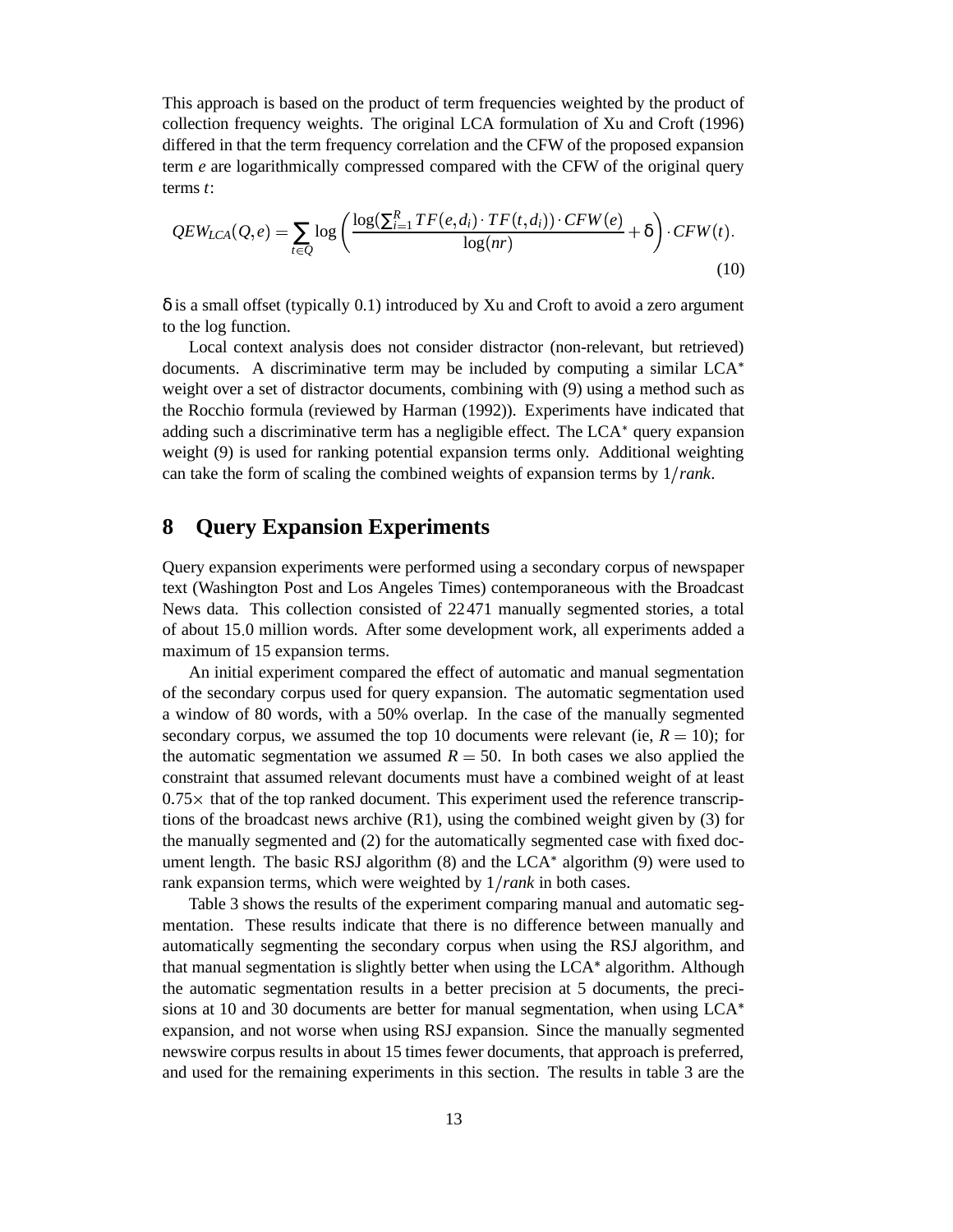| <b>R1: Query Expansion Experiments</b> |                                      |                     |            |        |  |
|----------------------------------------|--------------------------------------|---------------------|------------|--------|--|
|                                        | <b>Secondary corpus segmentation</b> |                     |            |        |  |
|                                        |                                      | Manual<br>Automatic |            |        |  |
|                                        | <b>RSJ</b>                           | $LCA*$              | <b>RSJ</b> | $LCA*$ |  |
| AveP                                   | 0.510                                | 0.530               | 0.513      | 0.514  |  |
| P <sub>5</sub>                         | 0.565                                | 0.557               | 0.583      | 0.574  |  |
| P10                                    | 0.483                                | 0.513               | 0.487      | 0.483  |  |
| P30                                    | 0.320                                | 0.332               | 0.310      | 0.310  |  |

Table 3: Spoken document retrieval experiments on reference transcripts (R1): Effect of manual and automatic segmentation of the secondary corpus (newspaper text). Query expansion terms were weighted by 1 *rank*, a maximum of 15 expansion terms were added. For the manually segmented secondary corpus it was assumed the top 10 documents were relevant; in the case of automatic segmentation (80 words with a 50% overlap) it was assumed the top 50 documents were relevant. IR is evaluated in terms of Average Precision (AveP) and precision at 5, 10 and 30 documents (P5, P10, P30).

opposite of those we reported earlier (Abberley et al. 1999), in which automatically segmenting the secondary corpus resulted in a higher average precision. The principal difference in the earlier work was the use of the original LCA formulation (10), with log compression, to calculate the QE weight.

The next set of experiments compared the different query expansion algorithms discussed in this section using the manually segmented reference (R1) transcriptions, and both manually segmented and automatically segmented (30s window, 40% overlap) speech recognition transcriptions (S1). Again, combined weight (3) was used for the manually segmented case, and (2) was used with automatic segmentation. Following the results of the previous experiment, we used the manually segmented secondary corpus. Three query expansion algorithms were used:  $LCA^*$ , RSJ and a Merge algorithm that used combined the RSJ and LCA<sup>\*</sup> expansions, by adding the term weights of the two possible query expansions. Three ways of weighting expansion terms were investigated: uniform weighting, weighting based on 1 *rank* when the expansion terms were ordered by query expansion weight and (for the RSJ algorithm) the replacement of  $CFW(e)$  by  $RW(e)$  (computed by equation (7)) in the computation of the combined weight by (2) or (3). The results of these experiments are shown in table 4.

The results indicate that for all three cases a query expansion algorithm using 1 *rank* weighting of expansion terms results in a substantial increase in average precision over the case when query expansion was not applied. For the reference transcriptions, the improvement due to query expansion was over 10% relative; for the speech recognizer outputs, query expansion resulted in up to 20% relative improvement in the average precision. For this experiment there was a consistent ordering on the QE algorithms: Merge  $> LCA^*$   $> RSI$ .

Figure 3 shows the recall-precision curves for  $LCA^*$  query expansion, applied to the reference (R1) and and manually segmented speech recognizer (S1) transcriptions. It can be seen that, for recall levels below 0.8, the positive effect of query expansion more than outweighs the negative effect of a WER of 35%. Figure 4 illustrates the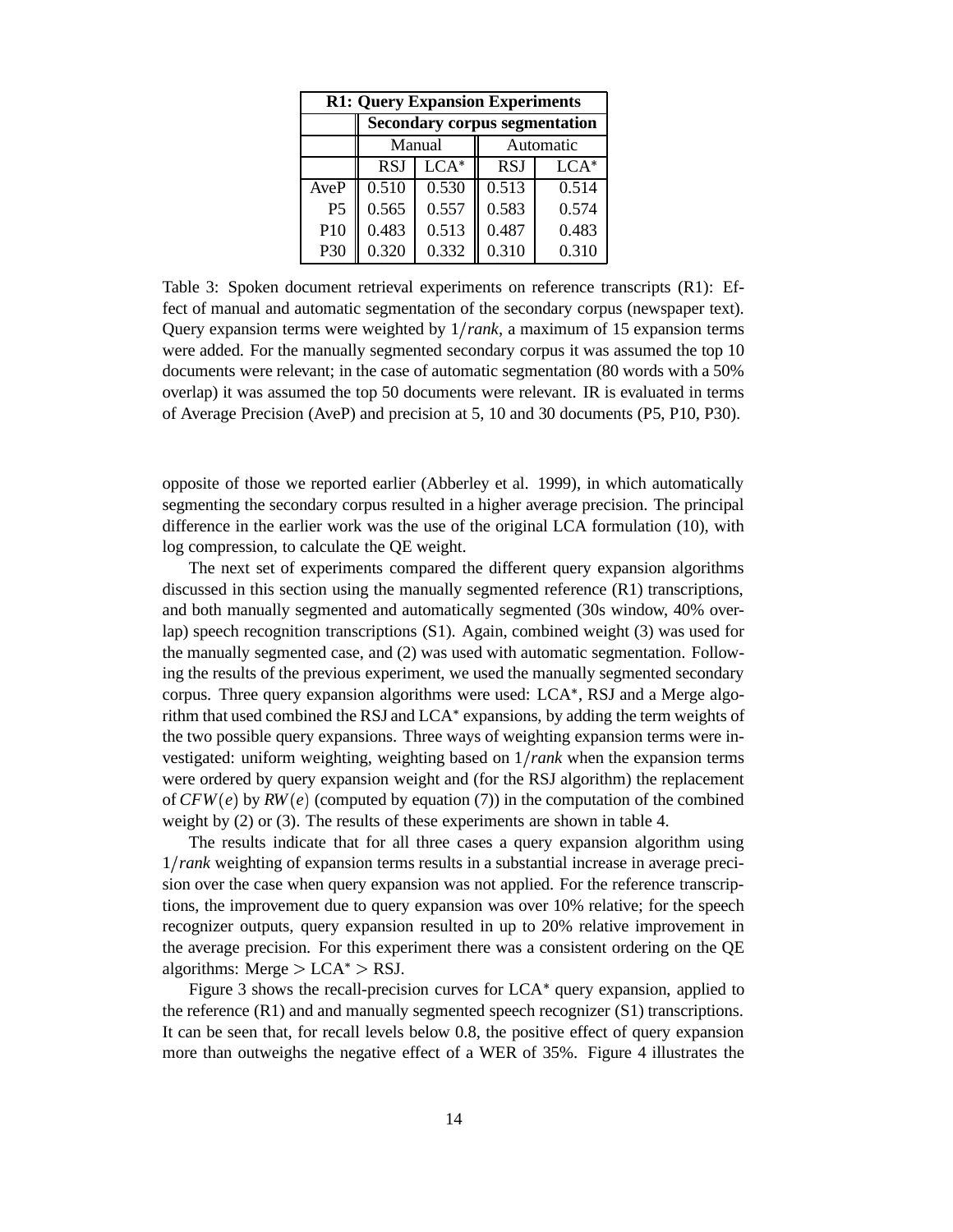| <b>R1: Query Expansion Experiments</b> |       |         |            |           |       |        |       |        |
|----------------------------------------|-------|---------|------------|-----------|-------|--------|-------|--------|
|                                        | No QE |         | <b>RSJ</b> |           |       | $LCA*$ |       | Merge  |
|                                        |       | Uniform | 1/Rank     | <b>RW</b> | No Wt | 1/Rank | No Wt | 1/Rank |
| AveP                                   | 0.465 | 0.441   | 0.510      | 0.466     | 0.428 | 0.529  | 0.440 | 0.548  |
| P <sub>5</sub>                         | 0.557 | 0.522   | 0.565      | 0.530     | 0.444 | 0.557  | 0.478 | 0.617  |
| P10                                    | 0.435 | 0.413   | 0.483      | 0.457     | 0.422 | 0.513  | 0.409 | 0.526  |
| P30                                    | 0.283 | 0.286   | 0.319      | 0.300     | 0.287 | 0.332  | 0.287 | 0.336  |

| <b>S1 Manual Segmentation: Query Expansion Experiments</b> |       |         |            |       |        |        |       |           |
|------------------------------------------------------------|-------|---------|------------|-------|--------|--------|-------|-----------|
|                                                            | No QE |         | <b>RSJ</b> |       | $LCA*$ |        | Merge |           |
|                                                            |       | Uniform | 1/Rank     | RW    | No Wt  | 1/Rank | No Wt | $1/R$ ank |
| AveP                                                       | 0.407 | 0.410   | 0.487      | 0.417 | 0.395  | 0.506  | 0.395 | 0.509     |
| P <sub>5</sub>                                             | 0.513 | 0.435   | 0.530      | 0.496 | 0.461  | 0.548  | 0.461 | 0.548     |
| P10                                                        | 0.409 | 0.435   | 0.474      | 0.409 | 0.426  | 0.526  | 0.413 | 0.530     |
| P30                                                        | 0.251 | 0.268   | 0.299      | 0.286 | 0.278  | 0.313  | 0.273 | 0.320     |

| <b>S1 Automatic Segmentation: Query Expansion Experiments</b> |       |         |            |           |       |        |       |           |
|---------------------------------------------------------------|-------|---------|------------|-----------|-------|--------|-------|-----------|
|                                                               | No QE |         | <b>RSJ</b> |           |       | $LCA*$ |       | Merge     |
|                                                               |       | Uniform | 1/Rank     | <b>RW</b> | No Wt | 1/Rank | No Wt | $1/R$ ank |
| AveP                                                          | 0.349 | 0.340   | 0.405      | 0.375     | 0.348 | 0.449  | 0.347 | 0.455     |
| P <sub>5</sub>                                                | 0.409 | 0.435   | 0.487      | 0.417     | 0.478 | 0.557  | 0.444 | 0.522     |
| P <sub>10</sub>                                               | 0.361 | 0.383   | 0.409      | 0.370     | 0.374 | 0.452  | 0.374 | 0.452     |
| P30                                                           | 0.232 | 0.235   | 0.264      | 0.252     | 0.242 | 0.299  | 0.241 | 0.290     |

Table 4: Query expansion experiments using R1 reference transcripts (top) and S1 speech recognizer output, manually segmented (centre) and automatically segmented using a 30s window with 40% overlap (bottom). Query expansion terms may be unweighted (Uniform), weighted according to 1/Rank or—for RSJ query expansion—the relevance weight (7) is used to replace CFW when computing the combined weight (RW).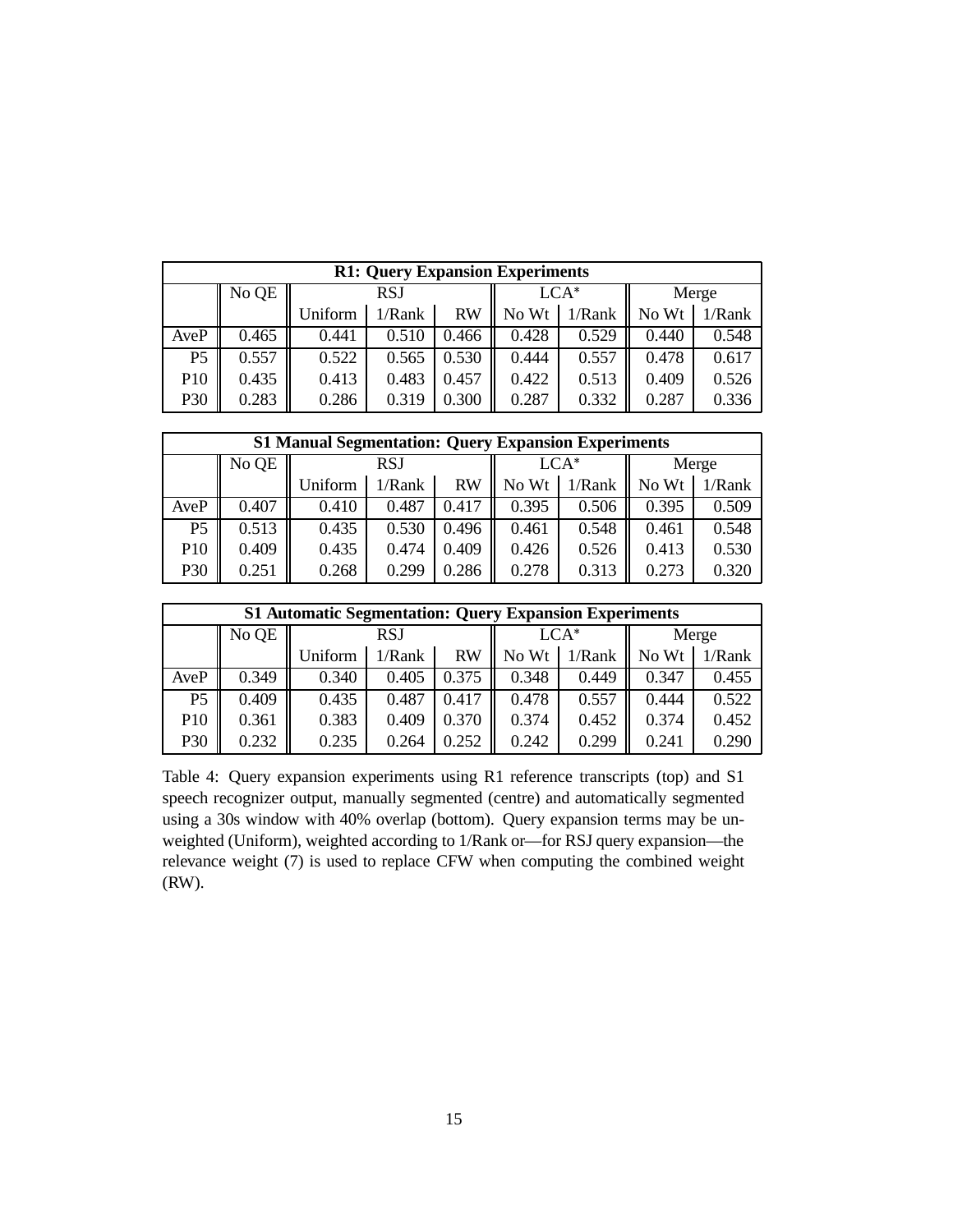

Figure 3: Effect of query expansion on recall-precision using reference transcriptions (R1) and manually segmented speech recognizer output (S1).

query-by-query change in average precision due to query expansion for the 23 queries. It can be seen that query expansion only had a significant adverse effect for 2 queries, and had a positive effect (average precision increase of over 0.1) for 9 of the 23 queries.

#### **9 Out of Vocabulary Words**

A variety of methods have been proposed to deal with the problem of OOV query words. These include the invocation of a word-spotter for OOV query words (Jones et al. 1996; Abberley et al. 1998), performing phone-level and word-level recognition and indexing on both words and phone n-grams (Witbrock and Hauptmann 1997) and dynamically choosing the lexicon according to the topic of the spoken document being recognized (Kemp and Waibel 1998). Additionally, IR techniques such as query expansion and document expansion (Singhal and Pereira 1999) can also add robustness against OOV words. In the experiments reported in this paper, we have relied on query expansion to diminish the effects of any OOV words. It turned out that only one of the words in the 23 queries was OOV with respect to our recognizer.

A set of experiments were conducted to simulate the effect of out-of-vocabulary words. These were performed by removing query words (and expanded query words) with a CFW above a threshold (either  $log(128)$  or  $log(256)$ ), or by removing a single query term with the highest CFW. Since the secondary corpus uses newswire text, which is not affected by OOV, these pseudo-OOV words could be used in query expansion. The results are shown in table 5. This experiment is not equivalent to choosing a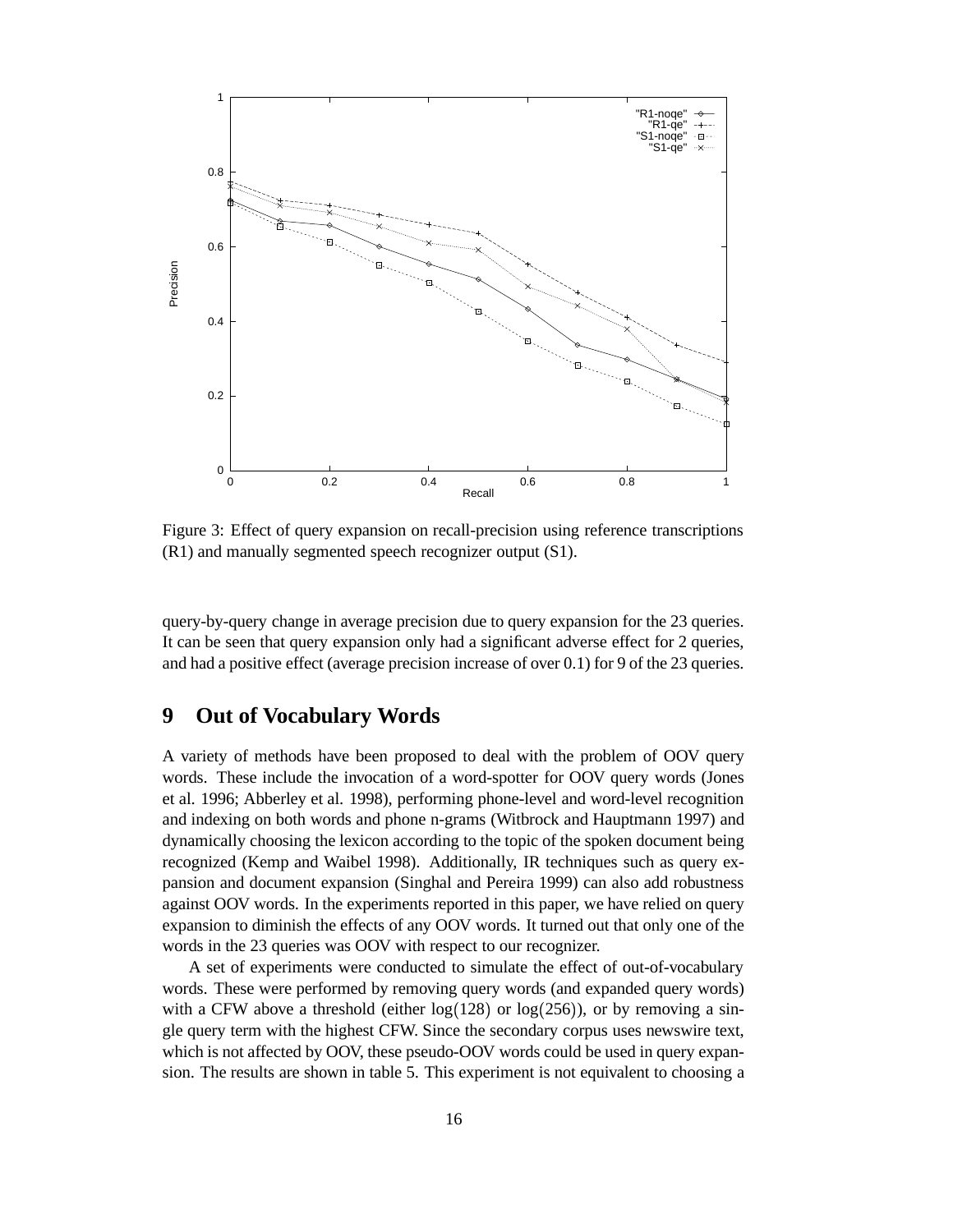

Figure 4: Query-by-query effect of query expansion in terms of change in average precision compared with no query expansion, for the manually segmented S1 case.

smaller vocabulary *a priori*, since the distribution of words in the recognized archive is used to simulate an increased OOV rate. The full language model was used at recognition time, so there was no infilling of similar sounding words. With the full 65 532 word dictionary a total of 24 562 different words are indexed; when a CFW threshold of  $log(256)$  is applied, only 9430 words are indexed; with a CFW threshold of log (128) is applied, only 6 782 words are indexed. When the adaptive CFW threshold, based on the query, is applied the number of words indexed varies from 2 056 to 24 562 (in the case of a genuine OOV), with a median of 6 343 words. These results indicate that although simulated OOV has a deleterious effect, an acceptable average precision can still be obtained.

#### **10 Application to BBC News**

The main English language archive was constructed from six main BBC News broadcasts each day: three each from television and radio channels. This averaged about 2.5 hours of audio per day and, although by no means the full output from a newsroom, usually covered all the major breaking stories. Over the period of 1–2 years, this will result in a database that is large enough to assess the effectiveness of speech retrieval but not too onerous to manage. The system used the British English broadcast speech recognition system (as described in sections 2 and 3), and a time-based segmentation using a 30s window with 40% overlap.

At the time of writing the database contains over 800 hours of news recordings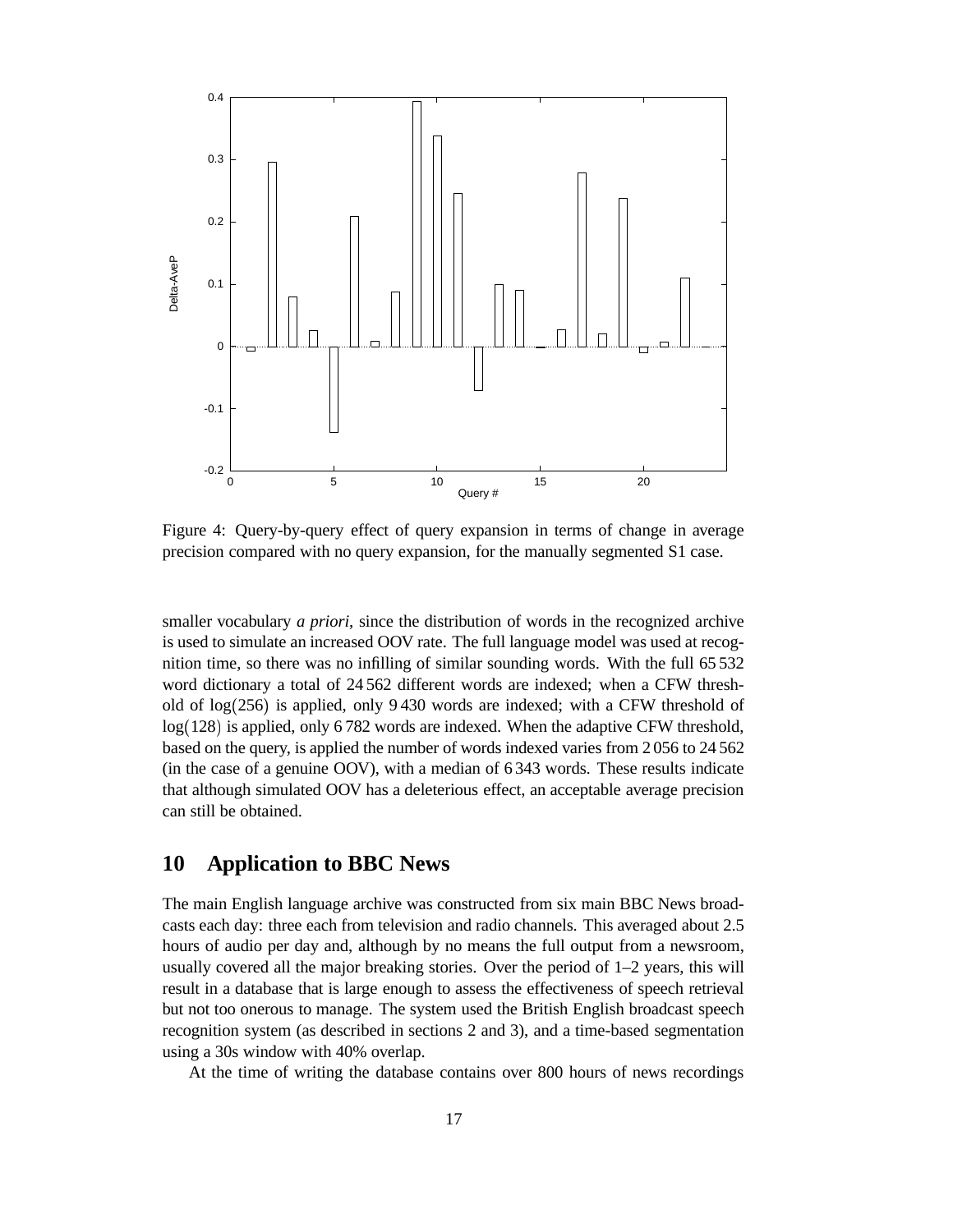|                | <b>Average Precision</b> |       |  |
|----------------|--------------------------|-------|--|
|                | No QE                    | QE    |  |
| No OOV         | 0.407                    | 0.509 |  |
| OOV-256        | 0.385                    | 0.489 |  |
| <b>OOV-128</b> | 0.384                    | 0.479 |  |
| <b>OOV-CFW</b> | 0.343                    | 0.466 |  |
| OOV-CFW*       |                          | 0.419 |  |

Table 5: IR experiments simulating the effect of OOV words. OOV-256 corresponds to all words with  $CFW > log(256)$  being assumed OOV (removed from the query);  $OOV-128$  applies a lower threshold of  $log(128)$ . OOV-CFW removes the word with the highest CFW from the query; OOV-CFW is similar to OOV-CFW, except all expansion terms with a CFW greater than that of the term removed from the query are also assumed OOV.

and it has been possible to demonstrate the system under realistic conditions. The response to these demonstrations has been encouraging and as a result, it is planned to provide more widespread access for programme researchers in the BBC archives areas. Additionally we are intending to double the number of hours of broadcast programmes recorded to include a range of others which are of interest to them.

To offer easy access and hence assess the usefulness of the system in different situations, we have created a WWW-based front-end for the user to submit searches and review results. This web-based approach will permit a wide range of users to evaluate the system using a centrally located server, dedicated to the recording and indexing tasks. In this way, it is hoped that a variety of users will be able to access the system and evaluate its effectiveness for their situation.

It is hoped that it will also be possible to run an evaluation of this system alongside the existing indexing systems that are in use in the BBC. This should give a realistic indication of the effectiveness of this approach in practical situations.

An experiment was conducted by interrogating the BBC News system with the 23 queries from TREC-7 SDR evaluation. 14 of these had to be modified in some way to make them compatible with the BBC News database to reflect differing news values and the differing time periods covered. The Precision at *N* results show that approximately half of the first five and four out of the first ten documents returned were relevant (see table 6). The corresponding figures for the TREC-7 S1 and R1 runs are included for contrast. The manual transcripts gave slightly better figures than the other two runs but the two experiments are not directly comparable due to differing databases, queries and numbers of relevant documents.

#### **11 Summary and Conclusions**

We have described the development of a spoken document retrieval system, based on a real-time large vocabulary speech recognizer. We have evaluated the system on a 100 hour archive of North American broadcast news, and have applied the techniques we developed to a larger archive (currently over 800 hours) of British English broadcast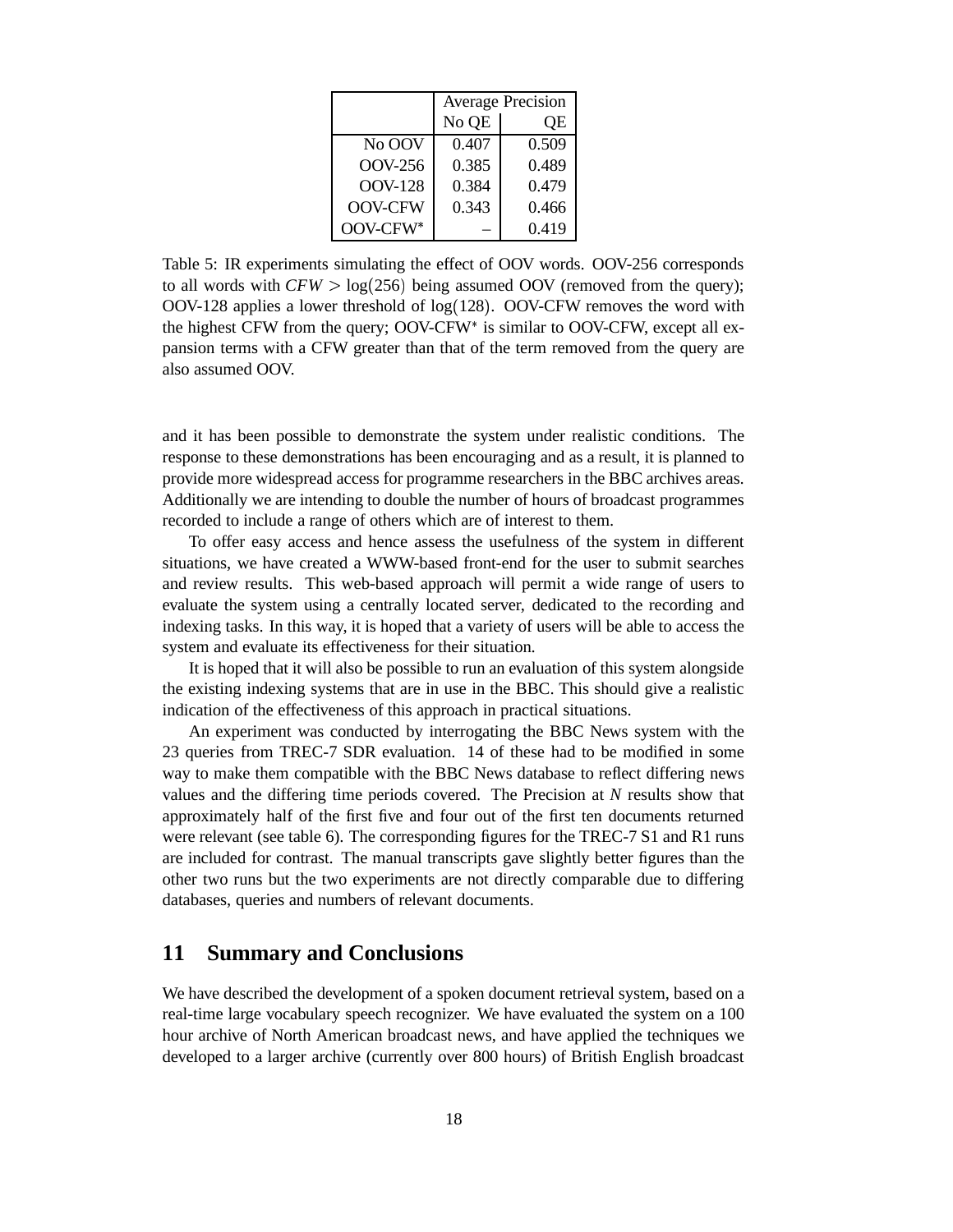|     |                 | Precision |           |
|-----|-----------------|-----------|-----------|
|     | <b>BBC</b> News | TREC-7 S1 | TREC-7 R1 |
| Р5  | 0.505           | 0.513     | 0.557     |
| P10 | 0.414           | 0.409     | 0.435     |

Table 6: Retrieval of BBC News application, using TREC-7 SDR queries, measured using precision at 5 and 10 documents. Query expansion was not used in these experiments.

news.

Our results have indicated that a broadcast speech recognizer with a WER of over 30% is adequate for spoken document retrieval tasks using archives of this size. Indeed, our experiments have indicated that the effect of speech recognition transcription errors can be offset (to an extent) through the use of more sophisticated IR algorithms. The WER for broadcast news is not uniform and a WER vs. time plot indicated that there is often a very large variation of WER within a story, with the planned introductory speech of the newscaster having a relatively low WER. We have also explored the issue of a finite lexicon: our speech recognition for English systems typically have an OOV rate of 1–3%, and experiment has shown that this does not impact severely on the IR performance — indeed, simulations of much higher OOV rates were also shown to have only a small effect of the average precision.

The two main IR issues that we have explored are those of automatic segmentation and query expansion. Automatic segmentation is extremely important for broadcast speech retrieval, since broadcast speech, recorded off air, does not come with document markup or story boundaries. We used simple approaches, based on overlapping fixed length windows. This approach clearly has no notion of semantics. However, with short window lengths (considerably less than a typical story length), it is possible to merge adjacent segments with large combined weights, enabling the dynamic construction of longer segments that are relevant to a given query.

We investigated two approaches for statistical query expansion both of which could be used with a secondary text corpus free from recognition errors. There was no significant difference between the two approaches; however, there was a 20% relative improvement in average precision compared with the case when query expansion was not applied.

The major caveat to the results reported here is the archive size. While an archive of 100 hours is a substantial amount of data to automatically transcribe, it results in a small archive for IR (less than one million words). Until pooled relevance evaluations can be performed on archives of at least several hundred hours, and preferably much larger, it will be difficult to arrive at firm conclusions regarding the effect of OOV words and speech recognition errors on spoken document retrieval.

#### **Acknowledgments**

This work was supported by ESPRIT Long Term Research Project THISL (EP23495). Thanks to Gary Cook for assistance with North American English broadcast speech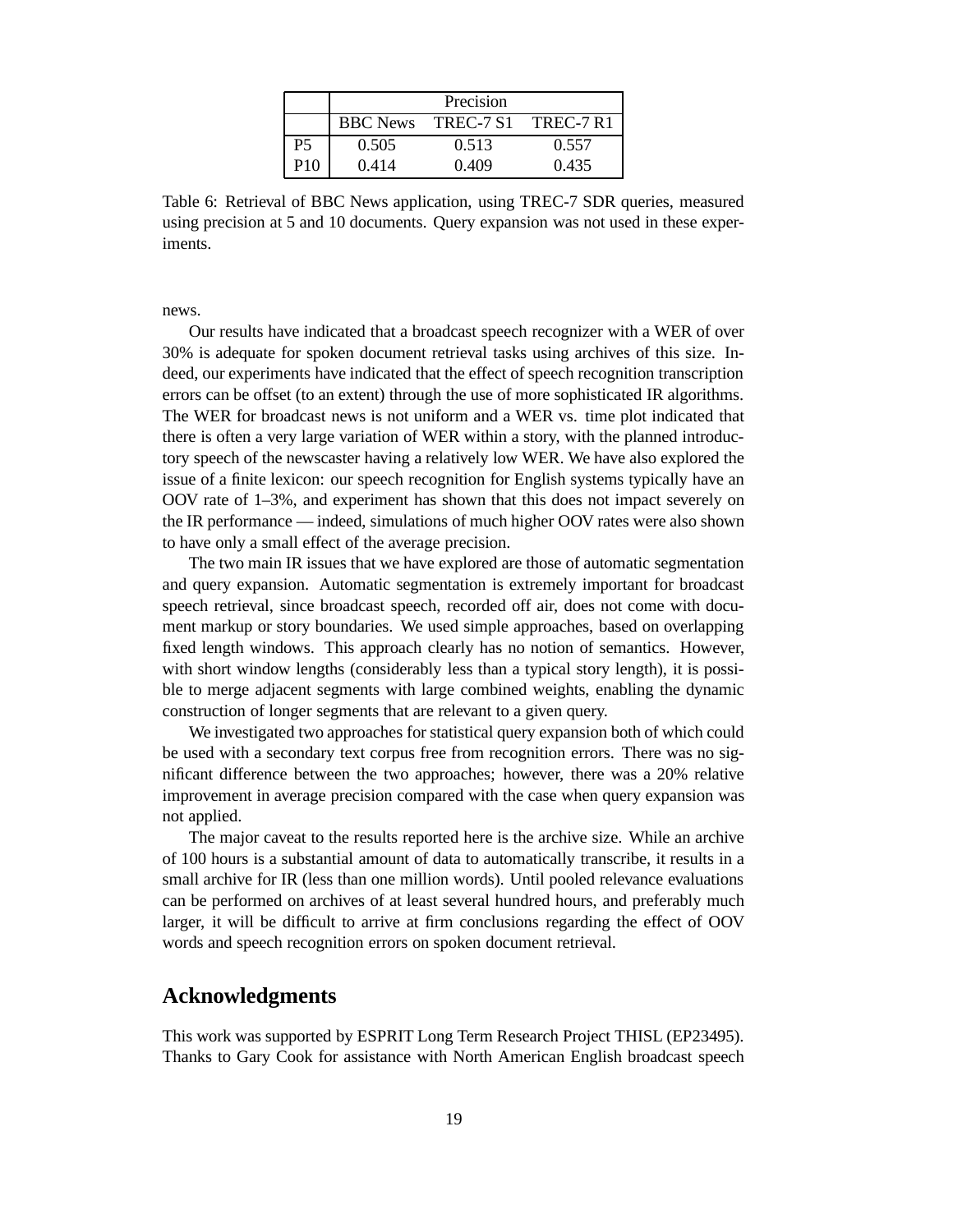recognition.

#### **References**

- Abberley, D., D. Kirby, S. Renals, and T. Robinson (1999). The THISL broadcast news retrieval system. In *Proc. ESCA Workshop on Accessing Information In Spoken Audio*, pp. 19–24.
- Abberley, D., S. Renals, and G. Cook (1998). Retrieval of broadcast news documents with the THISL system. In *Proceedings of the IEEE International Conference on Acoustics, Speech, and Signal Processing*, pp. 3781–3784.
- Allan, J., J. Callan, W. B. Croft, L. Ballesteros, D. Byrd, R. Swan, and J. Xu (1998). INQUERY does battle with TREC-6. In *Proc. Sixth Text Retrieval Conference (TREC-6)*, pp. 169–206.
- Callan, J. P. (1994). Passage-level evidence in document retrieval. In *Proc. ACM SIGIR*, pp. 302–309.
- Cook, G., K. Al-Ghoneim, D. Ellis, E. Fosler-Lussier, Y. Gotoh, B. Kingsbury, N. Morgan, S. Renals, T. Robinson, and G. Williams (1999). The SPRACH system for the transcription of broadcast news. In *Proc. DARPA Broadcast News Workshop*, pp. 161–166.
- Croft, W. B. and D. Harper (1979). Using probabilistic models of document retrieval without relevance information. *Journal of Documentation 35*, 285–295.
- Dharanipragada, S. and S. Roukos (1998). A fast vocabulary independent algorithm for spotting words in speech. In *Proceedings of the IEEE International Conference on Acoustics, Speech, and Signal Processing*, pp. 233–236.
- Ferrieux, A. and S. Peillon (1999). Phoneme level indexing for fast and vocabularyindependent voice/voice retrieval. In *ESCA ETRW on Accessing Information in Spoken Audio*, pp. 60–63.
- Foote, J. T., S. J. Young, G. J. F. Jones, and K. Spärck Jones (1997). Unconstrained keyword spotting using phone lattices with application to spoken document retrieval. *Computer Speech and Language 11*, 207–224.
- Garofolo, J., E. M. Voorhees, C. G. P. Auzanne, and V. M. Stanford (1999). Spoken document retrieval: 1998 evaluation and investigation of new metrics. In *ESCA ETRW on Accessing Information in Spoken Audio*, pp. 1–7.
- Harman, D. K. (1992). Relevance feedback and other query modification techniques. In W. B. Frakes and R. Baeza-Yates (Eds.), *Information Retrieval: Data Structures and Algorithms*, Chapter 11, pp. 241–263. Prentice Hall.
- Harman, D. K. (1996). Evaluation techniques and measures. In *Proc. Fourth Text Retrieval Conference (TREC-4)*, pp. A6–A14.
- Hauptmann, A. G. and M. J. Witbrock (1997). Informedia news on demand: Information acquisition and retrieval. In M. T. Maybury (Ed.), *Intelligent Multimedia Information Retrieval*, pp. 213–239. AAAI Press/MIT Press.
- Hearst, M. A. (1997). TextTiling: Segmenting text into multi-paragraph sub-topic passages. *Computational Linguistics 23*, 33–64.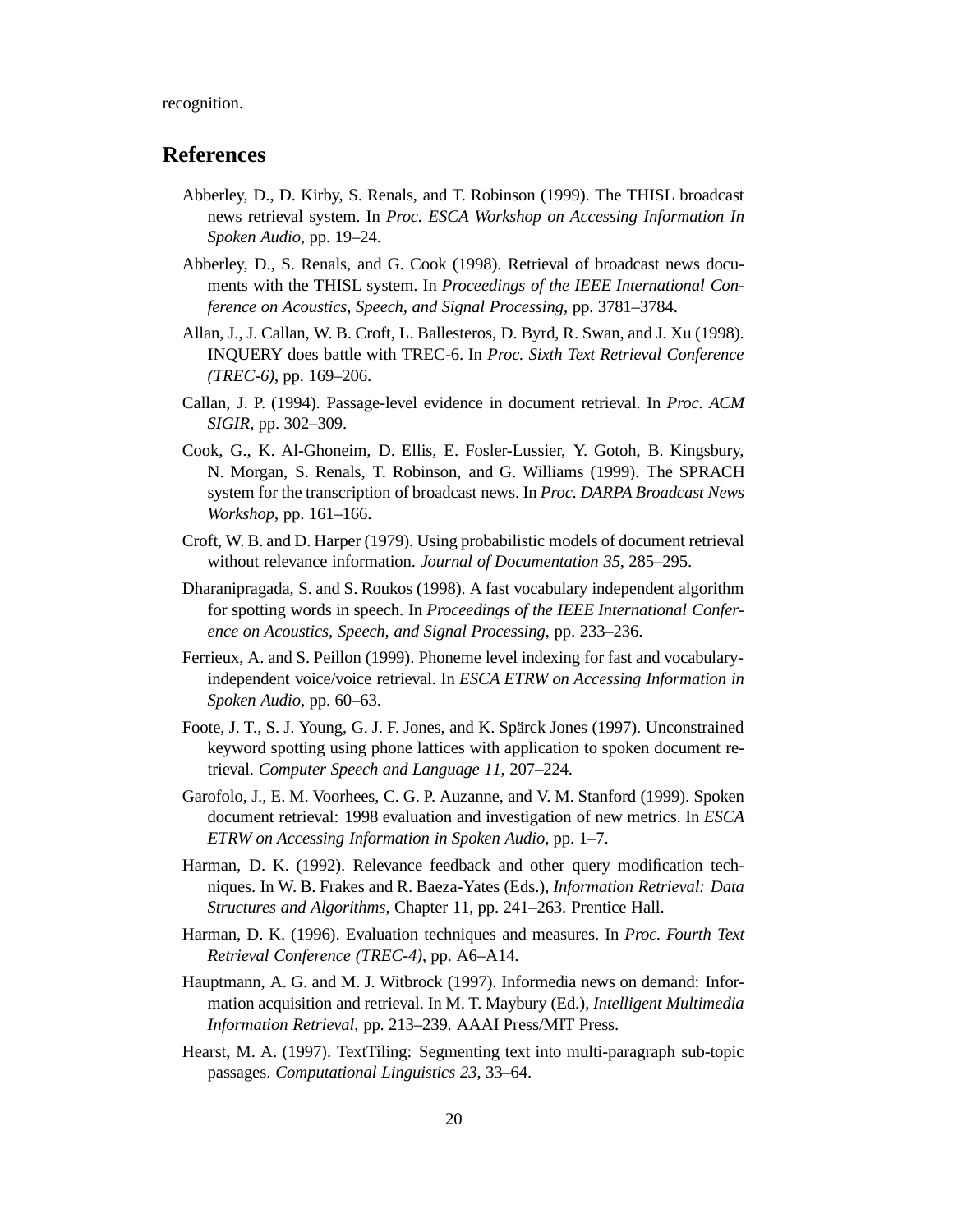- James, D. A. and S. J. Young (1994). A fast lattice-based approach to vocabulary independent wordspotting. In *Proceedings of the IEEE International Conference on Acoustics, Speech, and Signal Processing*, pp. 377–380.
- Johnson, S. E., P. Jourlin, G. L. Moore, K. Spärck Jones, and P. C. Woodland (1999). The Cambridge University Spoken Document Retrieval System. In *Proceedings of the IEEE International Conference on Acoustics, Speech, and Signal Processing*, pp. 49–52.
- Jones, G. J. F., J. T. Foote, K. Spärck Jones, and S. J. Young (1996). Robust talkerindependent audio document retrieval. In *Proceedings of the IEEE International Conference on Acoustics, Speech, and Signal Processing*, pp. 311–314.
- Kaszkiel, M. and J. Zobel (1997). Passage retrieval revisted. In *Proc. ACM SIGIR*, pp. 178–185.
- Kemp, T. and A. Waibel (1998). Reducing the OOV rate in broadcast news speech recognition. In *Proceedings of the International Conference on Spoken Language Processing*, pp. 1839–1842.
- Kraaij, W., J. van Gent, R. Ekkelenkamp, and D. van Leeuwen (1998). Phonemebased spoken document retrieval. In *Proc. 14th Twente Workshop on Language Technology*, pp. 141–152. Universiteit Twente, Enschede, NL.
- Morrison, P. and P. Morrison (1998, July). The sum of human knowledge? *Scientific American*.
- Ng, C. and J. Zobel (1998). Speech retrieval using phonemes with error correction. In *Proc. ACM SIGIR*, pp. 365–366.
- Ng, K. and V. Zue (1998). Phonetic recognition for spoken document retrieval. In *Proceedings of the IEEE International Conference on Acoustics, Speech, and Signal Processing*, pp. 325–328.
- Porter, M. (1980). An algorithm for suffix stripping. *Program 14*, 130–137.
- Robertson, S. E. (1990). On term selection for query expansion. *Journal of Documentation 46*, 359–364.
- Robertson, S. E. and K. Spärck Jones (1976). Relevance weighting of search terms. *Journal of the American Society for Information Science 27*, 129–146.
- Robertson, S. E. and S. Walker (1994). Some simple effective approximations to the 2-poisson model for probabilistic weighted retrieval. In *Proc. ACM SIGIR*, pp. 16–24.
- Robertson, S. E., S. Walker, S. Jones, M. M. Hancock-Beaulieu, and M. Gatford (1995). Okapi at TREC–3. In *Proc. Third Text Retrieval Conference (TREC-3)*, pp. 109–126.
- Robinson, A. J. (1994). The application of recurrent nets to phone probability estimation. *IEEE Trans. on Neural Networks 5*, 298–305.
- Robinson, A. J., G. D. Cook, D. P. W. Ellis, E. Fosler-Lussier, S. J. Renals, and D. A. G. Williams (2000). Connectionist speech recognition of broadcast news. *Speech Communication*. submitted.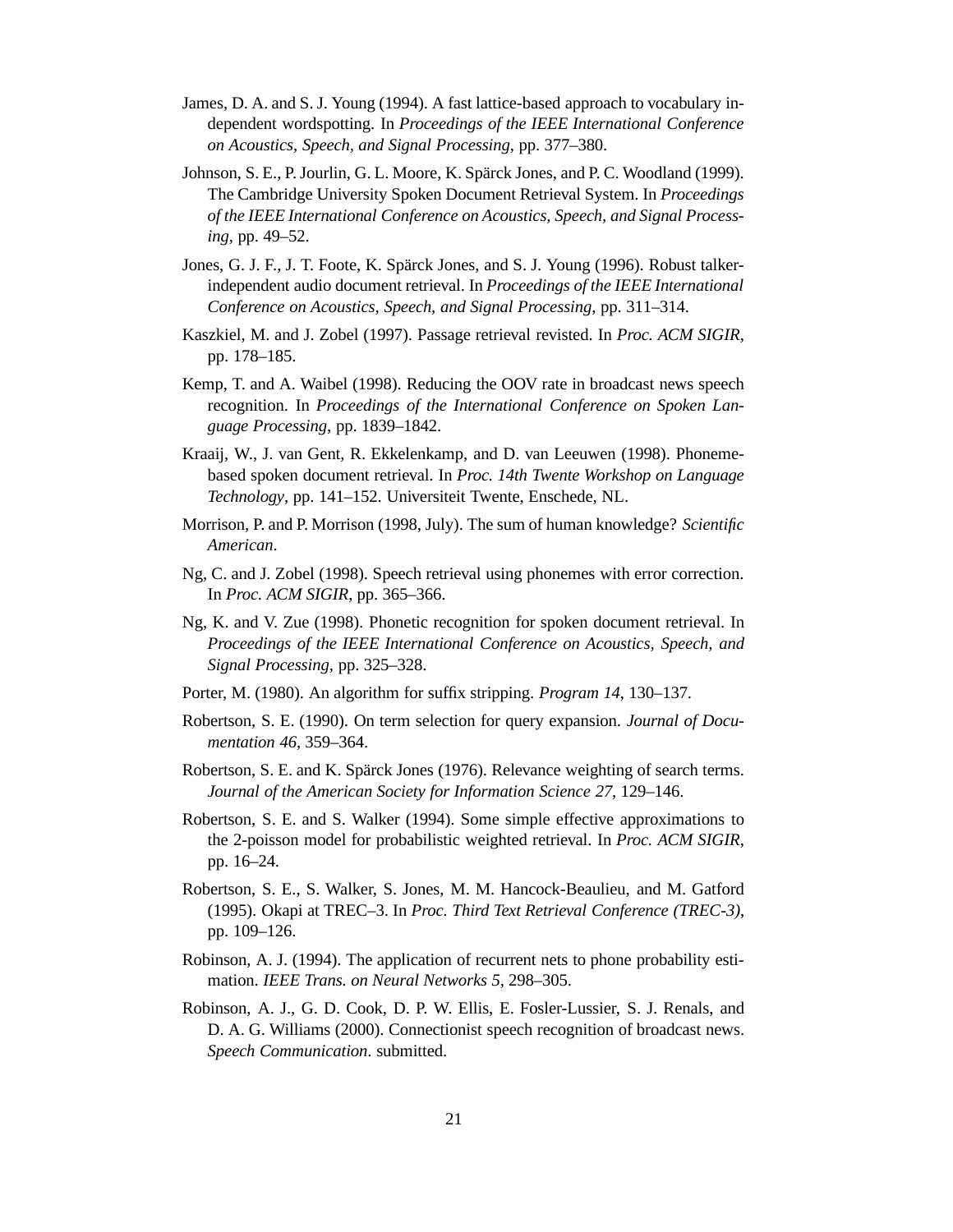- Robinson, T., D. Abberley, D. Kirby, and S. Renals (1999). Recognition, indexing and retrieval of British broadcast news with the THISL system. In *Proc. Eurospeech*, Budapest, pp. 1067–1070.
- Robinson, T. and J. Christie (1998). Time-first search for large vocabulary speech recognition. In *Proceedings of the IEEE International Conference on Acoustics, Speech, and Signal Processing*, pp. 829–832.
- Robinson, T., J. Christie, and G. Cook (2000). Time-first search for speech recognition. *Speech Communication*. submitted.
- Robinson, T., M. Hochberg, and S. Renals (1996). The use of recurrent networks in continuous speech recognition. In C. H. Lee, K. K. Paliwal, and F. K. Soong (Eds.), *Automatic Speech and Speaker Recognition – Advanced Topics*, Chapter 10, pp. 233–258. Kluwer Academic Publishers.
- Siegler, M. and M. J. Witbrock (1999). Improving the suitability of imperfect transcriptions for information retrieval from spoken documents. In *Proceedings of the IEEE International Conference on Acoustics, Speech, and Signal Processing*, pp. 505–508.
- Singhal, A., J. Choi, D. Hindle, D. D. Lewis, and F. Pereira (1999). AT&T at TREC– 7. In *Proc. Seventh Text Retrieval Conference (TREC-7)*, pp. 239–252.
- Singhal, A. and F. Pereira (1999). Document expansion for speech retrieval. In *Proc. ACM SIGIR*, pp. 34–41.
- Smeaton, A. F., M. Morony, G. Quinn, and R. Scaife (1998). Taiscéalaí: Information retrieval from an archive of spoken radio news. In C. Nikolaou and C. Stephanidis (Eds.), *Proc. Second European Digital Libraries Conference (LNCS 1513)*, pp. 429–442. Springer.
- Spärck Jones, K., S. Walker, and S. E. Robertson (1998). A probabilistic model of information retrieval: development and status. Technical Report TR446, Cambridge University Computer Laboratory. http://www.ftp.cl.cam.ac.uk/ftp/papers/reports/index.html#TR446.
- van Rijsbergen, C. J. (1979). *Information Retrieval* (2nd ed.). London: Butterworth.
- Wechsler, M., E. Munteanu, and P. Schäuble (1998). New techniques for open vocabulary spoken document retrieval. In *Proc. ACM SIGIR*, pp. 20–27.
- Williams, H. E. and J. Zobel (1999). Compressing integers for fast file access. *The Computer Journal 42*, 193–201.
- Witbrock, M. J. and A. G. Hauptmann (1997). Using words and phonetic strings for efficient information retrieval from imperfectly transcribed spoken documents. In *Proc. ACM Digital Libraries '97*, pp. 30–35.
- Xu, J. and W. B. Croft (1996). Query expansion using local and global document analysis. In *Proc. ACM SIGIR*, pp. 4–11.
- Yamron, J., I. Carp, L. Gillick, S. Lowe, and P. van Mulbregt (1998). A hidden Markov model approach to text segmentation and event tracking. In *Proceedings of the IEEE International Conference on Acoustics, Speech, and Signal Processing*, pp. 333–336.